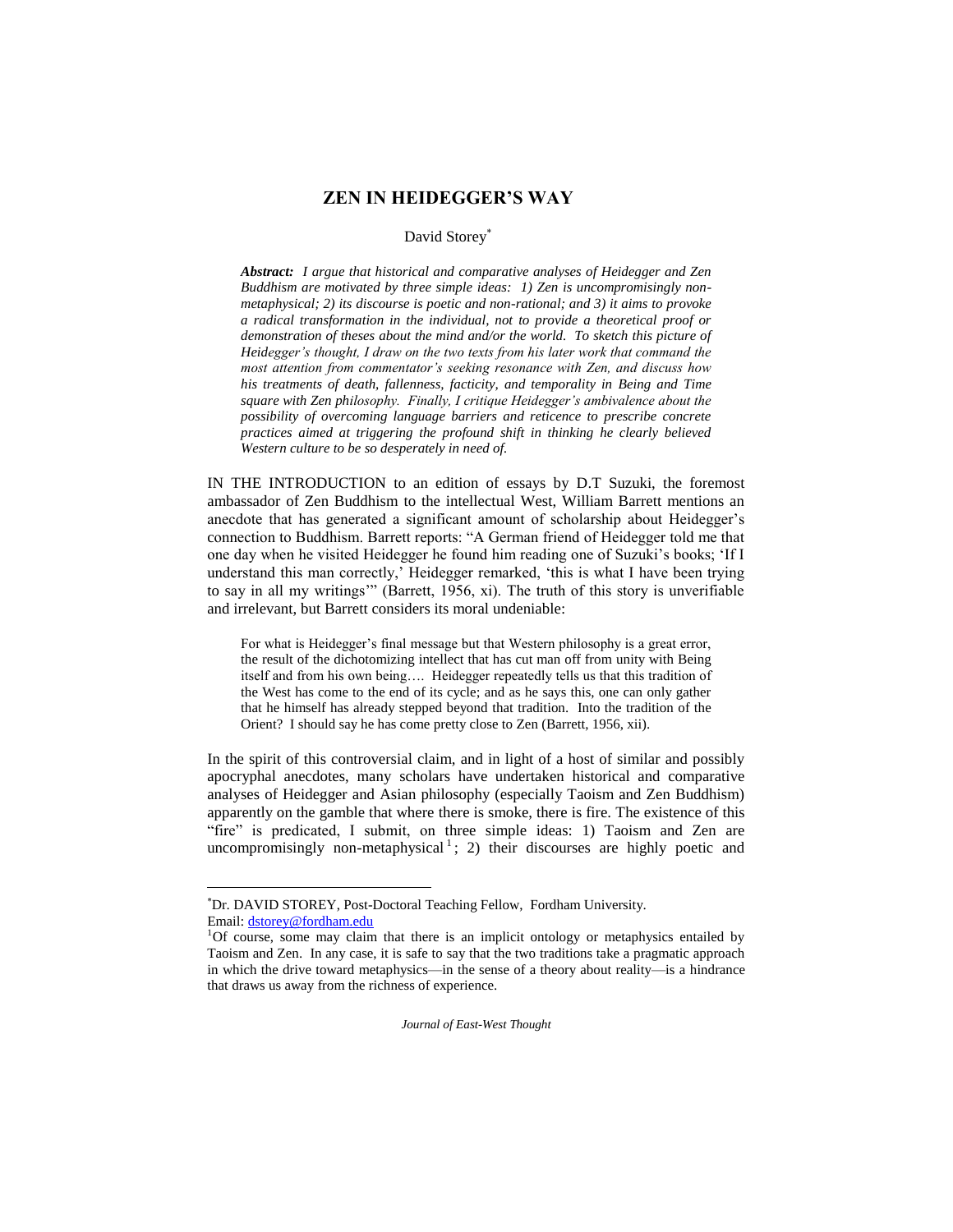decidedly non-rational; and 3) they aim to provoke a radical transformation in the individual that forever alters his comportment toward himself, others, and the world, not to provide a theoretical proof or demonstration of theses about the mind and/or the world. In this essay I will focus specifically on what role, if any, the Zen tradition plays in Heidegger's early and later thought, with occasional references to Taoist themes.

The exploration of the nature of the Heidegger-Buddhism connection project has, roughly, taken at least one of two paths: influence<sup>2</sup> or resonance. While the hunt for an esoteric reading of any thinker is at best dangerous and at worst foolish, we are obligated to approach Heidegger armed with his own hermeneutical principle of retrieve, which William Richardson describes thus: "to retrieve, which is to say what an author did not say, could not say, but somehow made manifest" (Richardson, 2003, 159). Dismissing the question of influence as moot and judging the evidence to be either indirect, inconclusive, or non-existent, commentators such as Graham Parkes have instead argued for a "pre-established harmony" between Heidegger's thought as a whole and core tenets of Taoist and Buddhist philosophy. This claim presupposes the accuracy of William Richardson's thesis that Heidegger's works constitute a coherent, unified whole — a thesis verified by Heidegger himself.<sup>3</sup> Fashioning *Being and Time* as the last hurrah of metaphysics, the project whose residual metaphysics Heidegger came to recant, the argument for pre-established harmony sees in the existential analytic the fledgling formulations of a notion of selfhood and world that is quite alien to the Western tradition and rather congenial to Eastern thinking, a notion perhaps best described as nonduality. This residual metaphysics is repeated throughout Heidegger's works along the lines of the ontological difference between Being and beings, and constitutes an ambivalence over which scholars are still squabbling. This ambivalence, I hope to demonstrate, is demonstrated by Heidegger's reticence to prescribe any concrete practices for triggering the radical shift in thinking he labored to galvanize. Heidegger appears to warn us that blithely attempting to step outside of and transcend one's tradition, situation, and heritage, a prospect so tempting and even advantageous in today's world, might very well land us in even

*Journal of East-West Thought* 

 $\overline{a}$ 

 $2$ The search for direct influence is less often attempted, and with good reason. Few would likely object to the charge that Heidegger suffered from a chronic case of the so-called "anxiety of influence." If he was in fact influenced by Asian texts, he was even less bibliographically responsible towards them as he was towards his Western intellectual forebears. Even the most rigorous attempt to recover the "missing links" between Heidegger and the East — Reinhard May's well pleaded case for the "hidden sources" in the former's work — fails to turn up any evidence that would definitively indict the plaintiff. Despite a few off-hand remarks about Lao-Tzu and the Tao in his later works, the conversation with a Japanese inquirer included in *On the Way to Language*, his unfinished translation of the *Tao Te Ching* with Japanese Germanist Paul Tsiao, and occasional mentions of Taoism and Buddhism in correspondence, Heidegger says nothing about Asian texts and/or thinkers having a substantial affect on his thinking.

<sup>&</sup>lt;sup>3</sup>See Heidegger's letter to Richardson in the Preface: "...even the initial steps of the Beingquestion in *Being and Time* thought is called upon to undergo a change whose movement corresponds to a reversal…. the basic question of *SZ* is not in any sense abandoned by reason of the reversal" (xviii). *Being and Time* is hereafter abbreviated as *SZ*.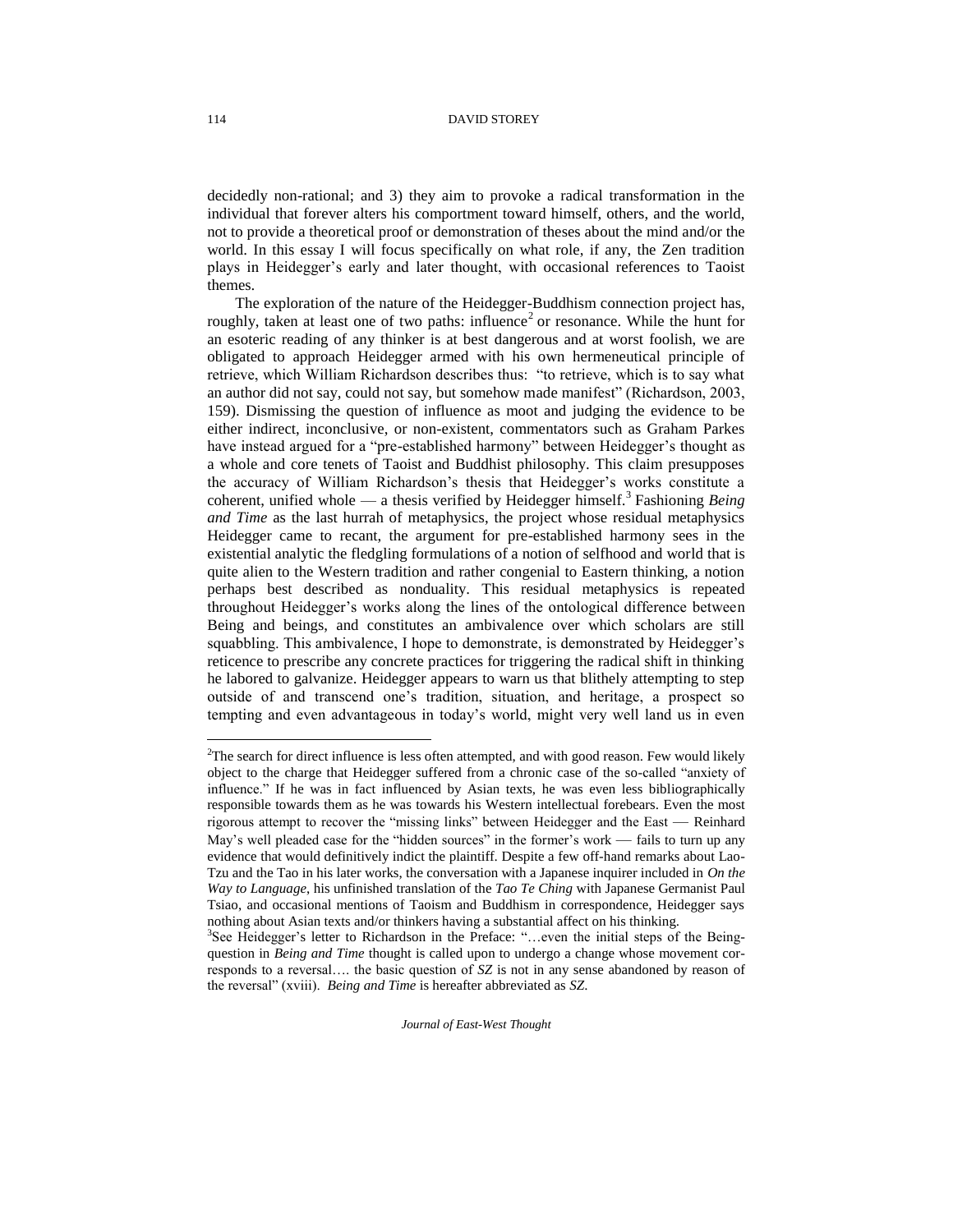greater inauthentic peril than we were beforehand. However, by circumscribing the limits of his tradition and designating which practices are off limits and which are not, Heidegger, I argue, ultimately reifies "the West."

In other words, neither the branches of the Western Enlightenment (Rationalism from Descartes to Hegel and Romanticism from Rousseau to Nietzsche) nor the roots of Greek philosophy provided Heidegger with what he was looking for, and I suggest that Asian philosophy in general and Zen in particular offer a corrective in the way of *praxis* to the very lopsidedness of *theoria* that Heidegger labored to amend. To sketch this picture of Heidegger's thought, I briefly point out texts from both his early and later work that recommend comparison with key issues in Zen. First, I will draw on the two texts from Heidegger's later work that command the most attention from commentator's seeking for Eastern resonance. Second, I discuss how Heidegger's treatment of death, fallenness, facticity, and temporality in *SZ* squares with Zen philosophy. Finally, I submit a critique of Heidegger's aforementioned ambivalence about the possibility of overcoming language barriers and reticence to prescribe concrete practices aimed at triggering the profound shift in thinking he clearly believed Western culture to be so desperately in need of.

### **I. Two Dialogues**

# *A. The Nature of Thinking: "Conversation on a Country Path about Thinking"<sup>4</sup>*

It is easy to plumb Heidegger's later works and cherry pick passages that could have been plucked straight from the *Tao Te Ching*. The subtle, poetic flavor of this primary work of Chinese Taoism easily lends itself to later Heidegger's notion of "poetic dwelling." Since both Taoism and Zen operate from a decidedly non-metaphysical comportment, and prefer poetic and paradoxical forms of expression that intentionally thwart logical analysis and discursive reasoning, it is easy to see why many scholars have been struck by their similarity to later Heidegger's experiments with language. Indeed, Otto Pöggeler, one of Heidegger's most able and respected German commentators, charges that the *Tao Te Ching* played a crucial role in the development of Heidegger's later thought (Parkes, 1987).

Be that as it may (or may not), the stylistic similarities between two thinkers or two philosophical systems can all too easily seduce us into passing over the real and irrevocable differences that force them apart. This is especially dangerous in Heidegger's case, since the recurrent character of his later attempts at reformulating the question of Being are aimed precisely at unseating the very notion of there *being* a master narrative, a complete system, a coherent body of doctrine. As David Loy observes: "It is not possible to discuss Heidegger's system because, like Nagarjuna, he has none. For Heidegger thinking is not a means to gain knowledge but both the path and the destination"  $(Loy, 1988, 164)$ .<sup>5</sup> All is always already way, and that seems

l

<sup>4</sup>Hereafter abbreviated as *CP*.

<sup>5</sup> David Loy, *Nonduality*, 164. I will return to Loy's comparison of Nagarjuna's and Heidegger's methodology in section 1B.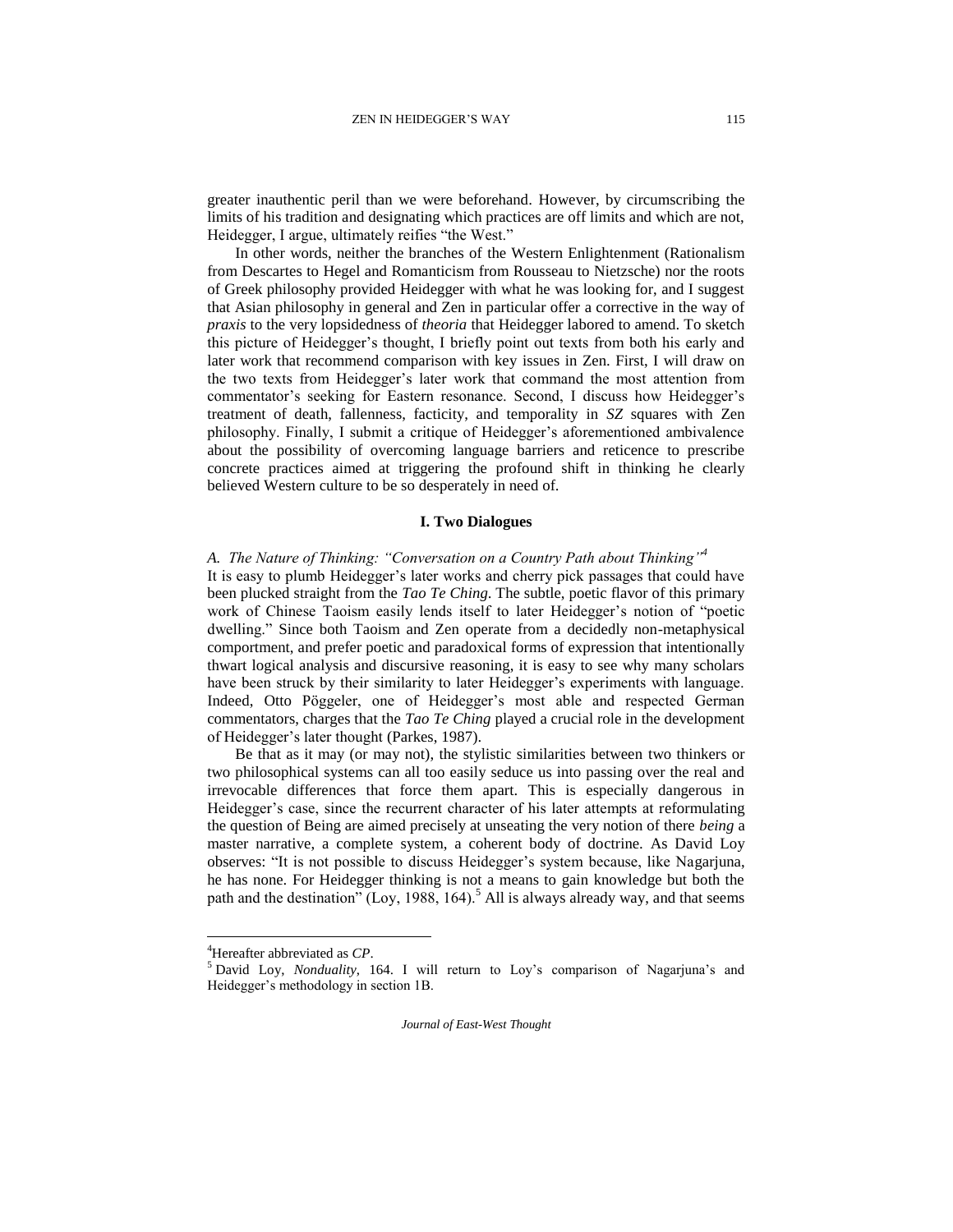to be all that we are allowed to say about the matter — there can be no calculation or meaningful organization, sequence, or pattern to the various way-stations, moments, or thoughts that occur along the way. Reflecting on one of his own "moments" — *Being and Time* itself — Heidegger remarked: "I have forsaken an earlier position, not to exchange it for another, but because even the former position was only a pause on the way. What lasts in thinking is the way" (Dialogue, 1971, 12). Compare D.T. Suzuki:

All Zen's outward manifestations or demonstrations must never be regarded as final. They just indicate the way where to look for facts. Therefore these indicators are important, we cannot do well without them. But once caught in them, which are like entangling meshes, we are doomed; for Zen can never be comprehended (Barrett, 1956, 21).

The Zen analogue to Heidegger's notion of "preoccupation with beings" (*CP*) or "entanglement" (*SZ*) is *tanha*, popularly translated somewhat misleadingly as "desire." A more proper rendering would be "attachment" or "clinging" to phenomena. To seize upon the flux and freeze Being/*Tao* in its tracks, to attempt to master, fix, or cling to it with language or logic, is, Heidegger believes, the mistake and miscalculation of Western metaphysics. Being just sort of "does its own thing," and we are inexorably caught up in its sway. Our best bet is to release ourselves to this Being-process, not in the sense of demurring or "giving way" to it, but offering or ourselves up to it as servants. Two of later Heidegger's works stand out due to their formal character: the *CP* and the *DL*. The dialogue is an ideal site for interrogating and pinning down the core of Heidegger's later thought, and thus apprehending what kinship it may have with Taoist and Zen thought, because it is flexible enough to contain both rational and poetic discourse. That is, it suffers neither from the constraints of monologic — the metaphysics of subjectivity (inaugurated by Descartes and repeated by Sartre) laced within *SZ* that Heidegger eventually came to recant nor from the vagary of poetic saying, yet provides a space in which both can have their say. Peter Kreeft usefully qualifies this as "a highly disciplined, exacting kind of poetry," a kind of saying that, Heidegger thinks, is more rigorous than and indeed makes possible rational discourse itself (Kreeft, 1971, 521).<sup>6</sup> In this section, I draw on these two dialogues in order to show the congruence of Heidegger's later thought with some basic Zen tenets.

The *CP* is held between a scientist, a scholar, and a teacher. These three figures speak, respectively, for three basic comportments toward or from Being. The first is

*Journal of East-West Thought* 

<sup>6</sup> Peter Kreeft, "Zen in Heidegger's *Gelassenheit*," 542. Rational discourse in the form of mathematics or logic may very well excel at precision, exactness, and clarity, yet these qualities obtain validity *only within their proper domains,* that is, their validity claims are regionspecific. In "What Is Metaphysics?" (hereafter *WIM?*) Heidegger writes: "No particular way of treating objects of inquiry dominates the others. Mathematical knowledge is no more rigorous than philosophical-historical knowledge. It merely has the character of 'exactness,' which does not coincide with rigor." The rub is that Heidegger's way of thinking is not a "particular way of treating objects"; nor is Zen (*Basic Writings*, 94) .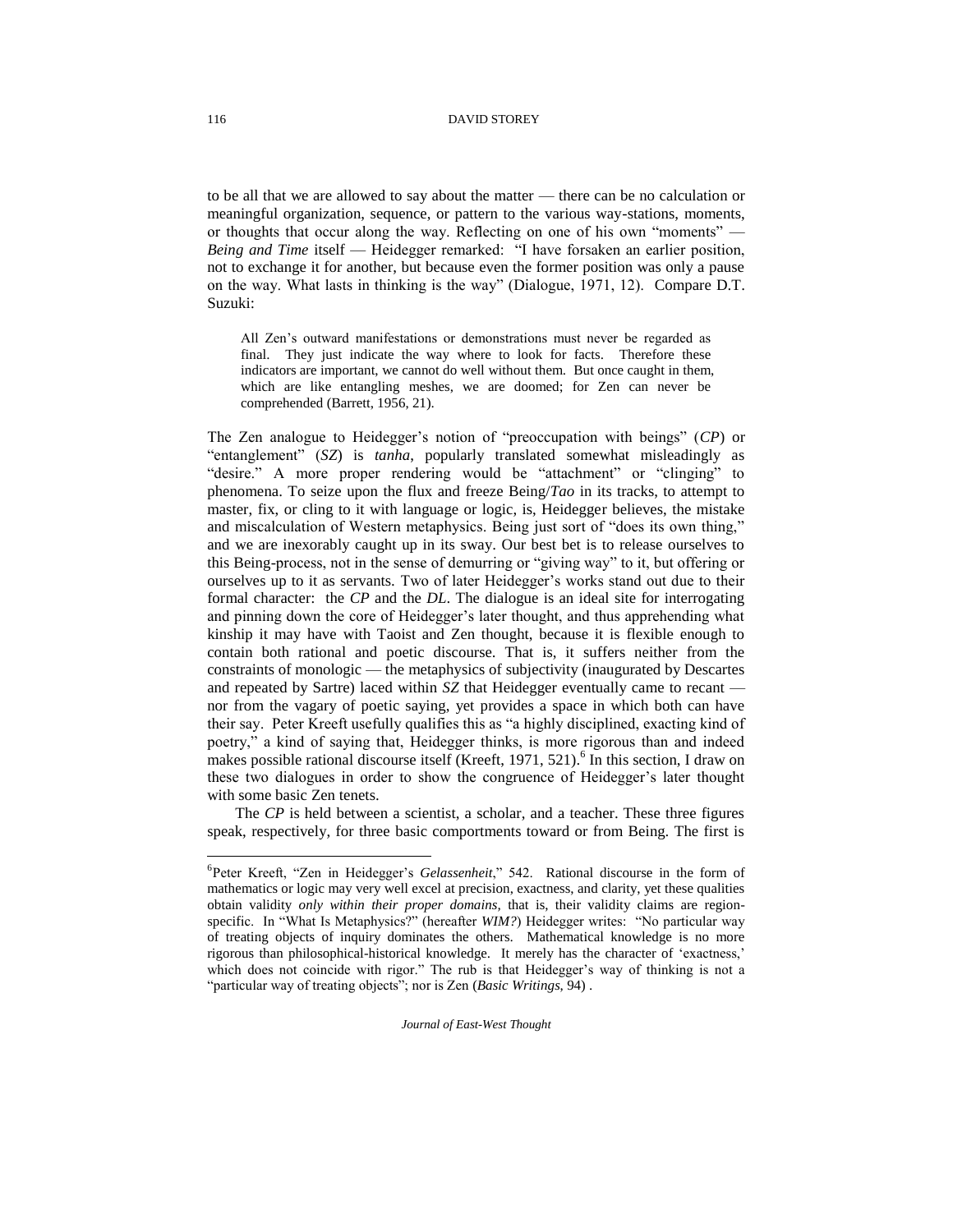the *Dasein* who is blind to the phenomenon of the world. This is the objectifying stance criticized in *SZ*, the monological Scientist curious about and transfixed by phenomena, asleep to his own unheeded intentional comportments to the world. The Scientist disenchants the world by dissecting it with analytical reason and foisting his own conceptual straightjackets on things with a view to seizing their "essence," and thus takes things, literally, only on his own terms. In Division II of *SZ* this comportment is described as "making-present."

The second comportment is the Scholar, who represents *Dasein* as awakening to and reflecting on the existential-ontological structures that govern its engagement with the world and, by rendering itself transparent to those structures, seizing itself in its freedom unto death, toward its ownmost end and ultimate possibility. This is the "authentic" comportment championed in Division II, which enacts a non-conceptual way of thinking and assumes a place in and towards Being, yet draws up short at the transcendental horizon of temporality. The "way in which ecstatic temporality temporalizes," what makes the projection of Dasein's existence possible, indeed, whether and how "time manifests itself as the horizon of Being" is what calls for interpretation (Heidegger*,* 1962, 488). Yet interpretation, by definition, cannot overstep that very horizon, because meaning and sense can only be made and registered on this "side" of the temporal "border." The project to think toward being thus fails, and Dasein is cast back upon itself in its having-been, and this calls for a new approach. This is the state of the Scholar, who has pushed rational discourse to its limit, and is left wanting and waiting for some clue as to how to proceed on the way towards Being.

The third figure, that of the Teacher, embodies a disposition unrepresented yet certainly hinted at in *SZ*: *Gelassenheit*. Whereas the prior two positions were subjectivistic insofar as they thought *toward* Being, the Teacher endeavors to think *from* Being, to keep silent about and wait for the temporalizing of ecstatic temporality — here called the "regioning" of "that-which-regions" — but not in such a way as to be frustrated by the lack of an answer, to be stymied about failing to find the words or concepts with which to interpret or locate the meaning of Being. The Teacher's discourse is thus properly characterized as trans-logical.

*Gelassenheit* is not "giving up"; still less it is "cracking the code" of Being. As the translators note, "[*Gelassenheit*] is thinking which allows content to emerge within awareness, thinking which is open to content... meditative thinking begins with an awareness of the field within which these objects are, an awareness of the horizon rather than of those objects of ordinary understanding" (Heidegger, 1966, 24). More specifically, Heidegger is claiming that all thinking *necessarily* begins this way, and so a thinking that explicitly acknowledges this fact enjoys a more primordial relationship with Being, and therefore with thought itself. This necessity is neither logical nor causal, nor it is contained in the nature of a substance called "human being." Indeed, Heidegger makes it clear at the start that "the question concerning man's nature is not a question about man" (Ibid., 1966, 58). To go against this grain and attempt to calculate, plan, plot, represent, or frame Being in any totalizing manner is thus at once a perversion of both Being and thinking. This is surely why, as Peter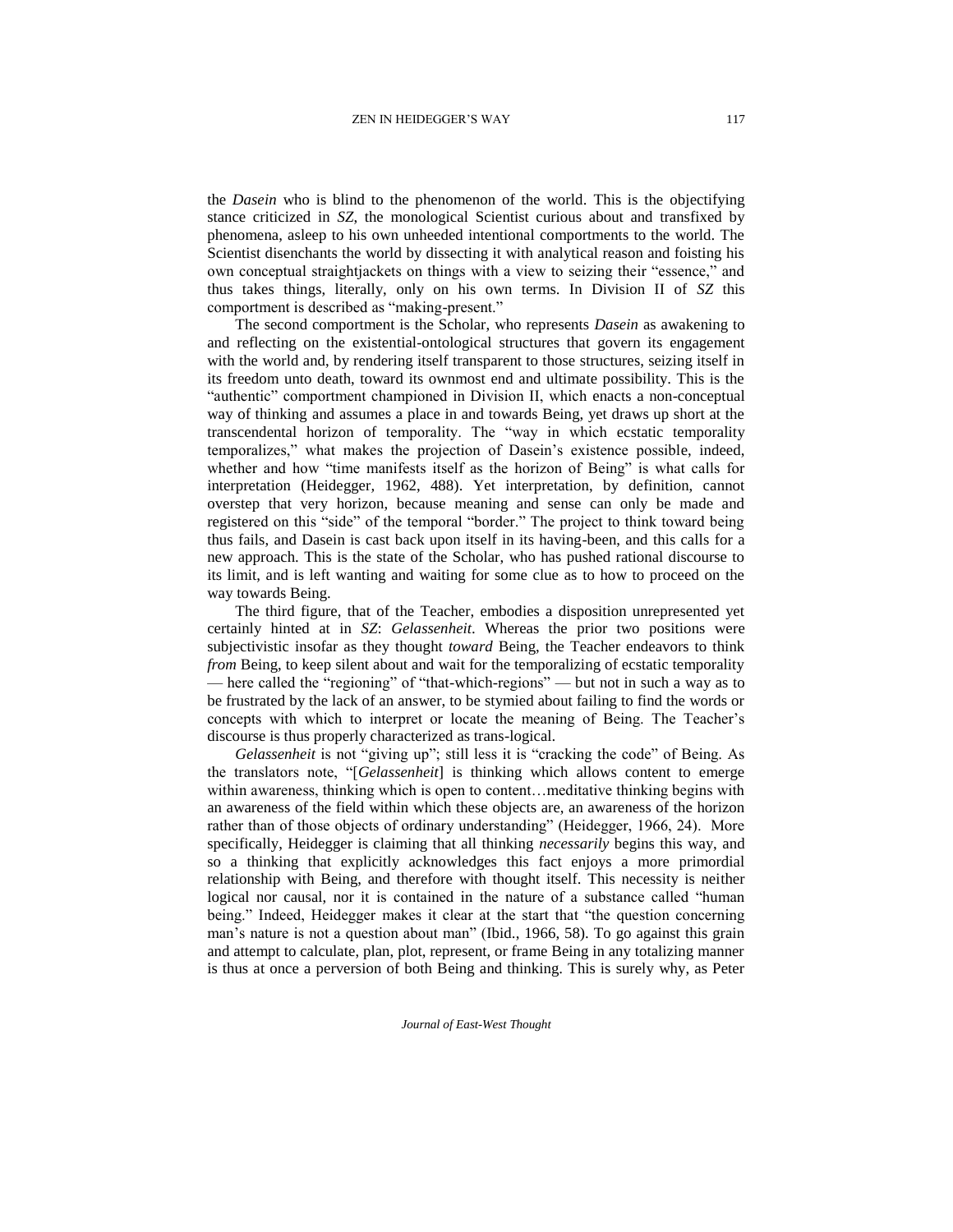Kreeft points out, "Heidegger uses a word designating what Being *does* ("regions") rather than what it *is*" (Kreeft, 1971, 543).

To be released toward things is to wait upon Being.<sup>7</sup> "Waiting" itself is defined two ways in the *CP*. These two definitions are tightly bound to the two conceptions of time contrasted in *SZ*. The first is the ordinary practice of "waiting for" things, events, occasions, etc. This waiting toward things is grounded in a making present which neutralizes the future *qua* possibility by interpreting it merely within the narrow scope of the desires, goals, and objectives of the present, following the rigid dictates of the schedule, the calendar, or the scheme. This fixing of the future is at once the constriction of the present, robbing the present of its possibility and significance by interpreting the "now" as a solipsized point in a succession of nows that is separated from the object that Dasein awaits. The ecstatic structures are thus dissociated and/or repressed, Dasein disperses itself among and invests itself in its worldly entanglements, and it fails to hold itself together precisely by rushing around trying to fix and control things; Dasein is ready for nothing because it is trying to be ready for everything, foreclosing its possibilities by trying to plan for all of them. The structures of involvement delineated in Division I of *SZ* — the "for-the-sake-ofwhich," the "in-order-to", etc. — correlate roughly with this notion of "waiting for."

The second definition of waiting, "waiting upon," is practiced without the expectation of the fulfillment of an intention. Indeed, it is characterized by the lack of any such intention. This cessation of intentional relations is indicative of an erosion of any notion of a "subject" with will, desire, self-sameness, and a shift in the locus of identity and the seat of action towards Being and away from Dasein. As the Scholar remarks: "the relation between that-which-regions [i.e., Being] and releasement, *if it can still be considered a relation*, can be thought of neither as ontic nor as ontological," only, adds the teacher, "as regioning" (Heidegger, 1966, 76). <sup>8</sup> There is thus a shift in the language Heidegger uses to describe the matter of the conversation: not the "meaning of Being" (*SZ*) but the "nature of thinking."<sup>9</sup> To wait upon Being thus connotes service. The active connotations of freedom, authentication, individuation, and seizing one's destiny that color *SZ* give way to more passive notions of serving, waiting, allowing, etc. Put differently: there is a shift in emphasis from existentiality to facticity, from man's *projecting* to Being's *throwing*.

Yet those so released are not merely "slaves" of Being. The Scientist observes that releasement "is in no way a matter of weakly allowing things to slide and drift

<sup>7</sup>The translator makes a qualification: "Waiting upon does not evoke Being, even though the suggestion is that if anything responded to such waiting, it would be Being" (Conversation, 23). The point here is that Heidegger does not mean to say that waiting upon automatically establishes some direct pipeline to Being—Being here denotes No-thing, that is, none of the objects that arise, linger within, and pass out of the clearing that is Dasein, none of the things that significantly register *as* things for and within Dasein's concernful circumspection.

<sup>&</sup>lt;sup>8</sup>CP, 76, my italics. I wish to emphasize how Heidegger here problematizes the language of "relation" between Dasein and Being, because the latter two notions are destabilized, their duality called into question.

 $9^9$ The nature of thinking, in turn, gives way to the nature of language. Note the shift, or drift, of the object of inquiry: from Being to Thought to Language. See the discussion of the *DL* below.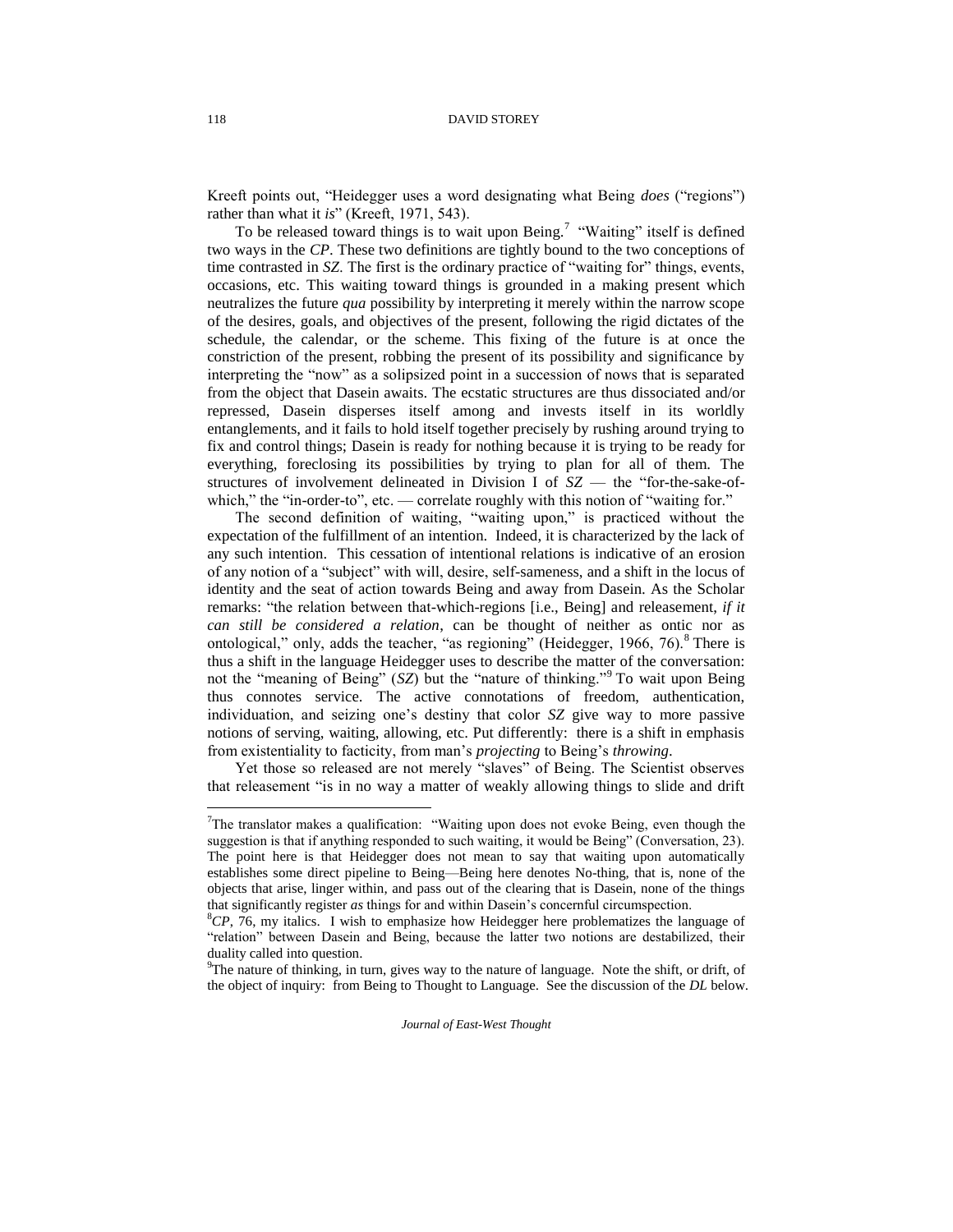along," and "lies beyond the distinction between activity and passivity" (Heidegger, 1966, 61). Heidegger is not condoning an ascetic denial of world and will along the lines of Schopenhauer's pessimism; releasement is most definitely not a renunciation that "floats in the realm of unreality and nothingness" (Heidegger, 1966, 80). Similarly, Suzuki dismissed the popular view which identifies the philosophy of Schopenhauer with Buddhism. According to this view, the Buddha is supposed to have taught the negation of the will to live, which was insisted upon by the German pessimist, but nothing is further from the correct understanding of Buddhism than this negativism. The Buddha did not consider the will blind, irrational, and therefore to be denied; what he really denies is the notion of ego-entity due to Ignorance, from which notion come craving, attachment to things impermanent, and the giving way to egoistic impulses (Barrett, 1956, 157).

Anticipatory resoluteness still has a place within releasement: "one needs to understand 'resolve' as it is understood in *Being and Time*: as the opening of man *particularly* undertaken by him *for* openness…which we think of as that-whichregions" (Heidegger, 1966, 81). Again, we are not permitted to think of openness as something "out there" ontologically separate from Dasein, since we have been told explicitly that terms such as ontic, ontological, relation, and thing either no longer apply in the former sense, or no longer apply, period. The type of comportment Heidegger champions is thus active in so far as it calls for an adjustment in Dasein's attunement, but not in the sense of operating upon any object in the world-horizon with a view toward engineering a different and desired state of affairs. Heidegger thus refers to it as a "trace of willing"; it is passive insofar as it holds itself steadfast in light of the knowledge that none of its actions can directly "get through" to Being and, more importantly, it ceases to resent or repress this inescapable fact (Heidegger, 1966,  $51$ ).<sup>10</sup> As Peter Kreeft points out, a higher acting is concealed in releasement than is found in all the actions within the world…. Not only do we become supremely (though effortlessly) active as a result of releasement, but we must exercise the most strenuous activity in order to reach its inactivity, much as the Zen monk must beat his head against the stone wall of his koan with all his energy until his head splits and his brains spill out into the universe where they belong (Kreeft, 1971, 553).<sup>11</sup>

 $\overline{\phantom{a}}$ 

<sup>10</sup>Compare this notion of a "trace of willing" to a well-known passage from Dogen's *Genjokoan*: "To study the Buddha way is to study the self. To study the self is to forget the self. To forget the self is to be actualized by the myriad things. When actualized by myriad things, your body and mind as well as the bodies and minds of others drop away. No trace of realization remains, and this no-trace continues endlessly." Quoted by Loy in *A Buddhist History of the West*, 7.

<sup>&</sup>lt;sup>11</sup>Kreeft, 533. Below I will return to Suzuki's admonition that we must not neglect the uncompromisingly masculine, Erotic, transcending aspect of this affair, and relate to early Heidegger's phallic language of freedom, resolve, and authenticity, language which really is just jargon if not supported by a set of practices that bring forth and habituate the primordial experience that is repressed and forgotten by the They-self. Zen counsel's the annihilation of the They-self, yet early Heidegger deems this impossible. Why? Because, as he later noted, his existential structuralism was too *static* and unyielding.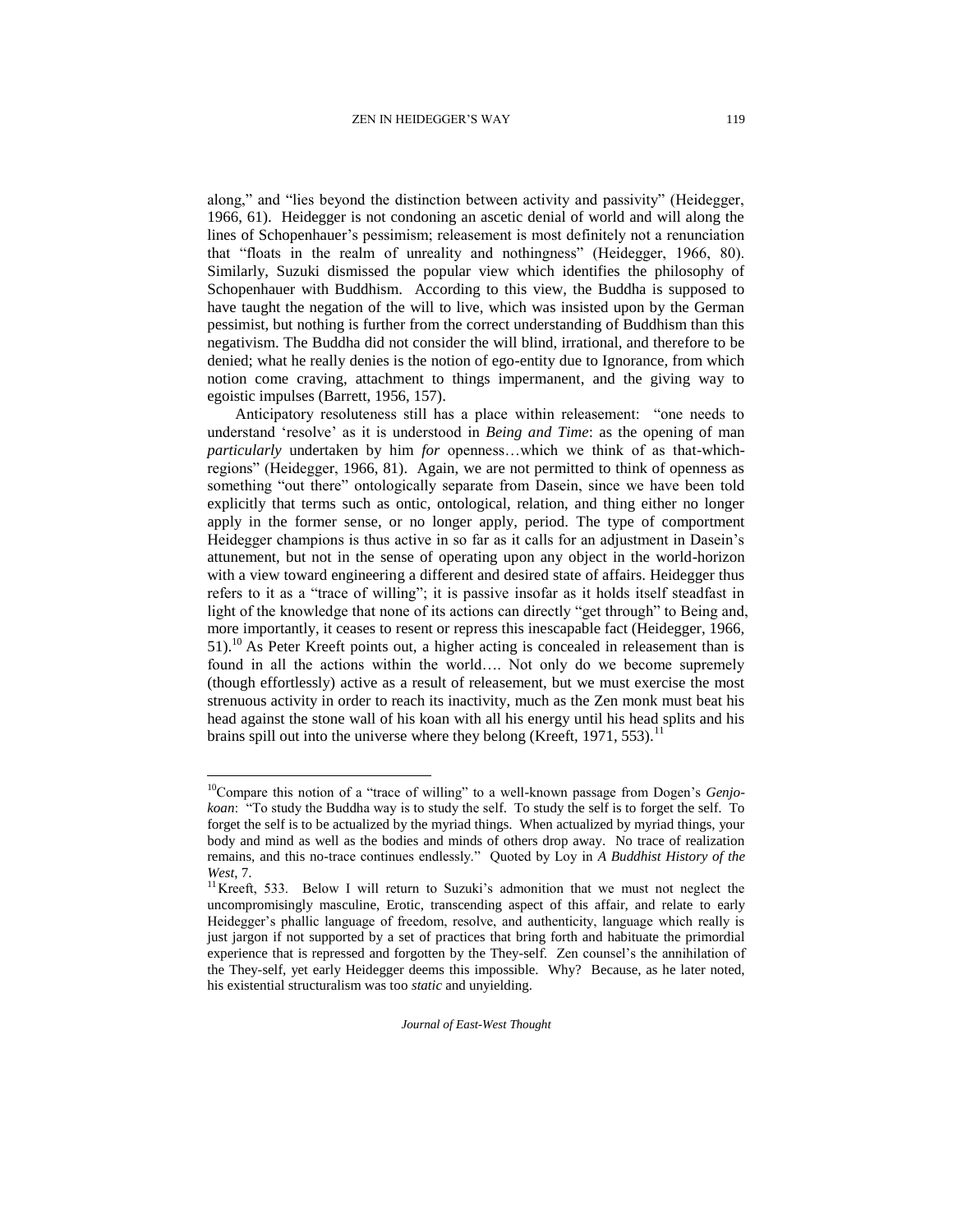Heidegger is clear on this point: "Releasement toward things and openness to the mystery never happen of themselves. They do not befall us accidentally. Both flourish only through persistent, courageous thinking" (Heidegger, 1966, 56). On a similar note, Joan Stambaugh remarks that "Heidegger's idea of *Austrag* (perdurance, sustained endurance) bears a striking resemblance to Dogen's 'sustained exertion,' the 'highest form of exertion, which goes on unceasingly in cycles from the first dawning of religious truth, through the test of discipline and practice, to enlightenment and *Nirvana*.' These two related ideas both implicitly have to do with time" (Stambaugh, 1987, 285). American Zen *roshi* Richard Baker once remarked that *satori*, or enlightenment, is an accident, and that meditation makes one accident prone. Meditation (*zazen*) is the preparation, the work that renders the self receptive to *satori* but does not directly trigger it. Speaking about the notion of "waiting upon," Kreeft notes: "Like a Zen master, Heidegger does not tell us what to do, only what not to do. And in response to the natural question complaining of the resulting disorientation, he intensifies instead of relieving the disorientation, again like a Zen master" (Kreeft, 1971, 535). In a crucial but qualified sense, there is a process of spiritual "development" in Zen, but it not a teleological process. Zen practice is not the cultivation of positive qualities or characteristics; it is not about conditioning, but about deconditioning — hence, what *not* to do. The Zen analogue of releasement is "non-attachment," and its purpose is not to crush and stifle the thought-process, but to let all phenomena—sensory perceptions, emotional tensions, concepts, etc. — simply go, to liquidate one's cognitive assets, to *exhaust* the discursive mind, and gradually cease to identify with any bodily (gross) or mental (subtle) "substance", until the bodymind itself is "dropped."

Before leaving the *CP*, it is important to mention the discussion of ego, experiment, and the Being-process contained therein. Heidegger's end of philosophy is really just the end of philosophy *as* the mirror of nature,<sup>12</sup> the end of a conception

*Journal of East-West Thought* 

 $\overline{a}$ 

<sup>&</sup>lt;sup>12</sup>Two passages from *WIM* powerfully drive this idea home: "If the power of the intellect in the field of inquiry into the nothing and into Being is thus shattered, then the destiny of the reign of 'logic' in philosophy is thereby decided. The idea of 'logic' itself disintegrates in the turbulence of a more original questioning." (105) Compare Suzuki: "[Zen] does not challenge logic, it simply walks its own path of facts, leaving all the rest to their own fates. It is only when logic neglecting its proper functions tries to step into the track of Zen [or, for Heidegger, tries to soberly and seriously dismiss the nothing] that it loudly proclaims its principles and forcibly drives out the intruder." (21) "We can of course think the whole of beings in an 'idea,' then negate what we have imagined in our thought, thus 'think' it negated." In this way do we attain the formal concept of the imagined nothing but never the nothing itself…, the objections of the intellect would call a halt to our search, whose legitimacy, however, can be demonstrated only on the basis of a *fundamental experience of the nothing*" (99, my italics). I want to emphasize that Zen, as Suzuki indicates, has a decidedly more "laissez-faire" attitude toward reason; it is only when reason purports to extend its validity claims beyond its proper sphere that problems ensue. Heidegger's antagonism toward calculative thinking, I am claiming here, is somewhat exaggerated and fails to recognize the positive aspects of reason, aspects which, in fact, provide him with the space to sight his quarry.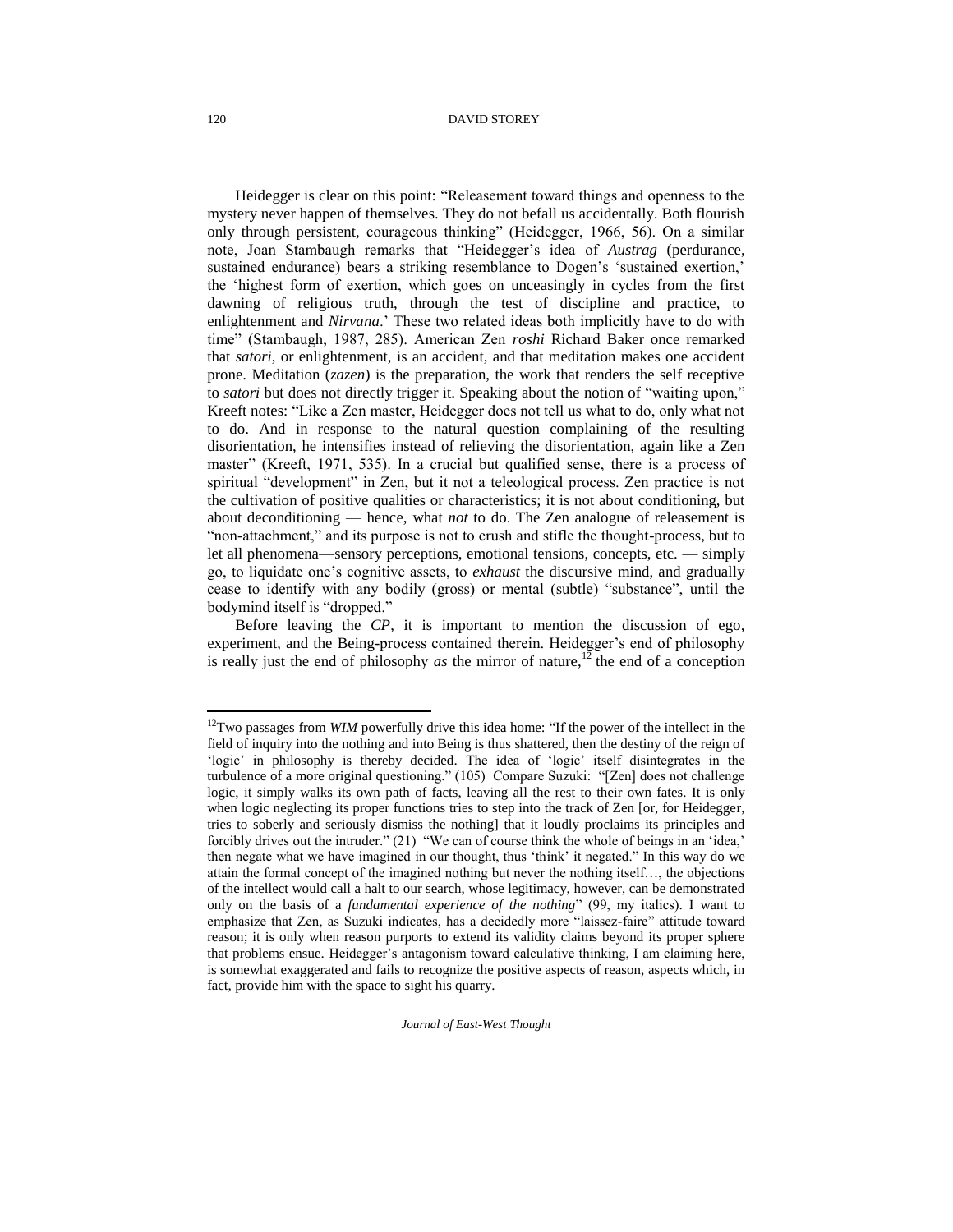of science that regarded itself as unconditioned but was actually, according to Heidegger, only a historical emergence:

*Scientist*: "When I decided in favor of the methodological type of analysis in the physical sciences, you said that this way of looking at it was historical…. Now I see what was meant. The program of mathematics and the experiment are grounded in the relation of man as ego to the thing as object." *Teacher*: "They even constitute this relation in part and unfold its historical character…. The historical consists in thatwhich-regions.... It rests in what, coming to pass in man, regions him into his nature" (Heidegger, 1966, 79).

Thus the "ego" and its project of measuring, classifying, and discovering the world *emerged* over time, yet it tries to burn its birth certificate and cover up its contingency by grounding itself in some transcendent Other.

Two passages from *WIM?* powerfully capture the relationship between reason and the nothing, the egoic and the trans-egoic, the logical and the trans-logical: "If the power of the intellect in the field of inquiry into the nothing and into Being is thus shattered, then the destiny of the reign of 'logic' in philosophy is thereby decided. The idea of 'logic' itself disintegrates in the turbulence of a more original questioning" (Heidegger, 1977, 105). Compare Suzuki: "[Zen] does not challenge logic, it simply walks its own path of facts, leaving all the rest to their own fates. It is only when logic neglecting its proper functions tries to step into the track of Zen [or, for Heidegger, tries to soberly and seriously dismiss the nothing] that it loudly proclaims its principles and forcibly drives out the intruder" (Barrett, 1956, 21). Heidegger:

We can of course think the whole of beings in an 'idea,' then negate what we have imagined in our thought, thus 'think' it negated." In this way do we attain the formal concept of the imagined nothing but never the nothing itself… the objections of the intellect would call a halt to our search, whose legitimacy, however, can be demonstrated only on the basis of a *fundamental experience of the nothing* (Heidegger, 1977, 99). I want to emphasize that Zen, as Suzuki indicates, has a decidedly more "laissez-faire" attitude toward reason: it is only when reason purports to extend its validity claims beyond its proper sphere that problems ensue. Heidegger's antagonism toward calculative thinking, I am claiming here, is somewhat exaggerated and fails to recognize the positive aspects of reason, aspects which, in fact, allot him the space to sight his quarry.

Heidegger initially regarded this birth of the ego as a deliberate choice made by a particular culture yet, as Michael Zimmerman points out, he eventually came to abandon this view and saw the rise of calculative thinking as but another regioning of that-which-regions.<sup>13</sup> This "Being-centric" view is operative as early as 1929 when

<sup>&</sup>lt;sup>13</sup> "Heidegger, Buddhism, and Deep Ecology," 247. Zimmerman writes: "While early Heidegger sometimes spoke as if the 'objectifying' tendencies of modernity were a result of humanity's tendency to conceal deeper truths, he later concluded that the objectifying scientific view did not result from any human decision or weakness, but was instead a proper part of the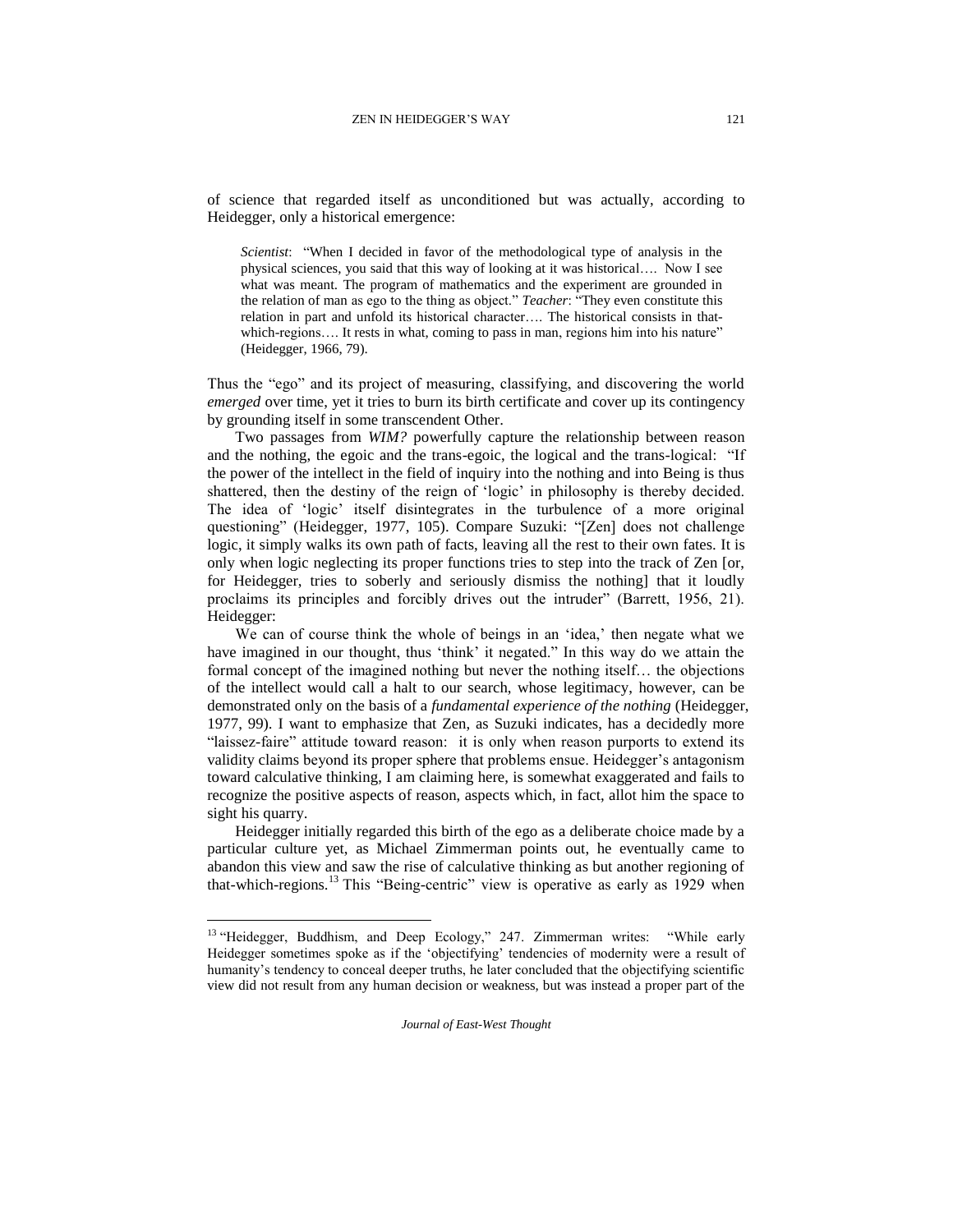Heidegger speaks in *WIM?* of "the direction from which alone the nothing can come to us," and declares that "the nothing itself nihilates," and that this is the basis of any affirmation or negation, i.e., any logical predication, on the part of humans"  $(Heidegger, 1977, 98, 103).$ <sup>14</sup> Zen could not agree more with the latter part of this sentence, yet I need to point out a crucial difference. Heidegger approaches the emergence of the ego from what we might call its decidedly *phylogenetic* dimension — as a kind of thinking in whose grip the West has unfolded and by whose limitations its has been constrained. Zen, however, focuses on the ontogenetic dimension through a set of pointing out instructions that get the individual to realize and disarm the self-contractions, interpretative projections, and karmic patterns that distort his experiences of himself, others, and the world.<sup>15</sup> Zen is concerned with acquainting the individual with the genealogy of his or her own ego and breaking the spell of self-separateness. Moreover, Zen would find later Heidegger's tendency to ascribe agency to Being/Nothing itself as bizarre and as harboring a residual dualism.

## *B. The Nature of Language: "The Language Barrier" and "Planetary Thinking"*

While Zen generally avoids philosophy — at least in its representational mode — and focuses on transformative practices, this is not to say that it has no philosophical heritage or support. If we were forced to distill a systematic Buddhist apologetics from the Eastern philosophical tradition that serves as the philosophical roots of Zen, it would probably be "negative dialectic." The negative dialectic was put forth as a philosophical-pedagogical method by the second century Mahayana Buddhist thinker Nagarjuna, and it is the founding idea of Zen methodology to this day. Like Heidegger's later writings, which scrupulously guard against any lapse into lazy metaphysical thinking by vigilantly reframing the question of the meaning of Being, negative dialectic is supremely practical in that it refuses to let any positive statement about the Absolute/Emptiness/Being stand and coagulate into a stale and rigid dogma, because the experience<sup>16</sup> in question — *satori*, i.e., Enlightenment — is meaning- and content-less. I am referring to Heidegger's nearly constant efforts to shift the terms of the debate to combat and dispel the forgetfulness that comes to obscure the originary experience of Being out of which metaphysics arises and by which it is possible in the first place. Richardson gives one such example: the effort to lay bare the foundations

*Journal of East-West Thought* 

technological disclosure of entities, a disclosure that was itself a dimension of the 'destiny of being.'"

 $14$ *BW*, 98, 103. He clearly says that the nothing precedes and possibilizes "the negation and the not."

<sup>&</sup>lt;sup>15</sup>Of course, this is not to say that Zen is blind to the cultural baggage that constitutes a considerable swath of the fabric of one's karmic inheritance. Zen highlights that stilling the mind allows one to awaken, for the first time, to the mad cacophony of idle talk babbled by the They-self.

<sup>&</sup>lt;sup>16</sup>Strictly speaking, satori is not an experience, which presupposes a subject and an object, but rather the ground of all experience. It is interesting, indeed, that Heidegger renounces all such language having to do with "experience," "consciousness," the "I/Thou experience," etc. He claims to have left this "metaphysical site" behind when he entered into the "hermeneutic relation of the two-fold." That is precisely why phenomenology is left behind. *DL*, 36.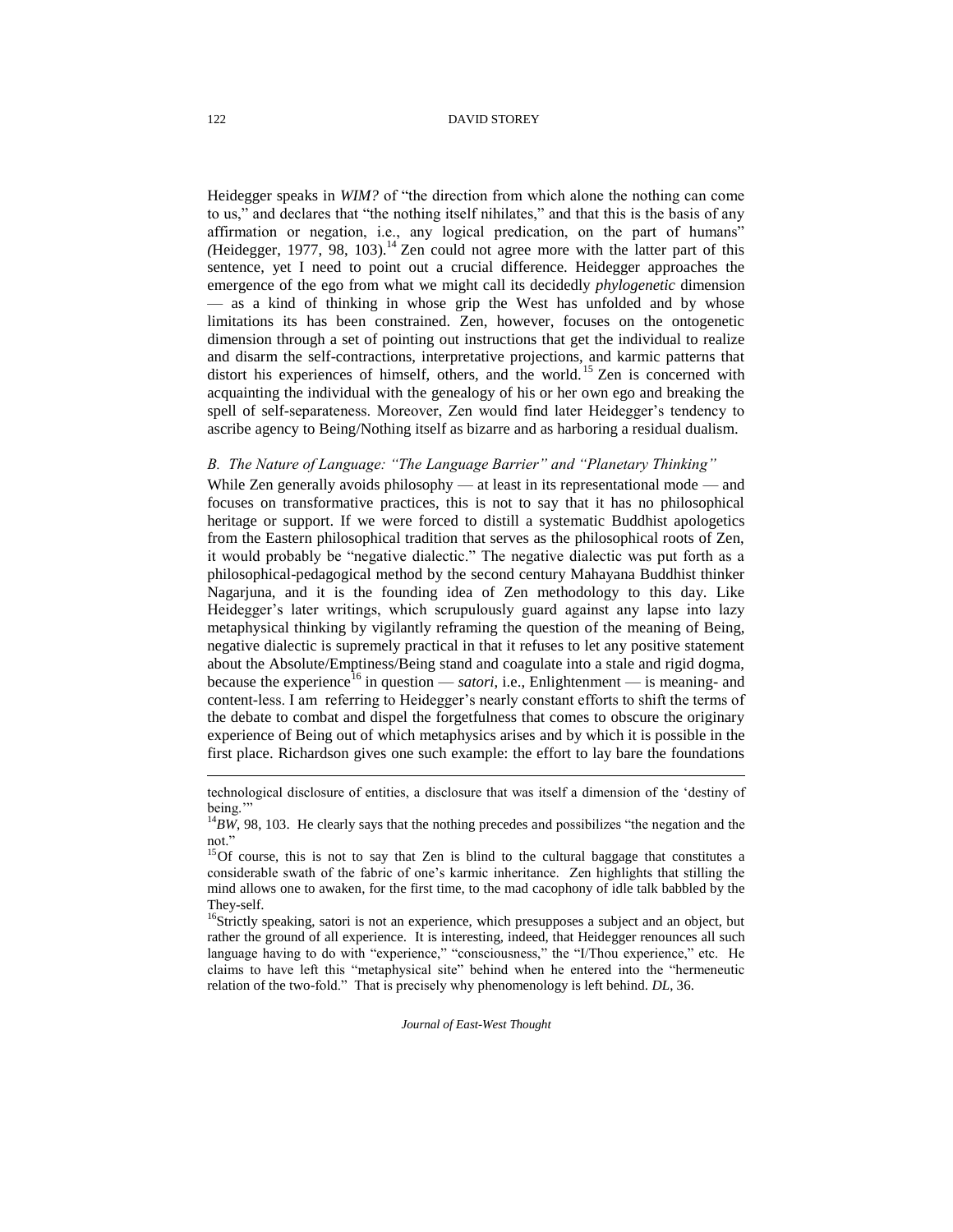of ontology was called in the early years "fundamental ontology," but after 1929 the word disappears completely. In 1949 we are told why: the word "ontology"…makes it too easy to understand the grounding of metaphysics as simply an ontology of a higher sort, wheras ontology of a higher sort, which is but another name for metaphysics, must be left behind completely (Richardson, 2003, 15).

As Zimmerman points out, Nagarjuna likewise feared that his message would be distorted into a "metaphysics of experience" and struggled to resist this reifying tendency: "Nagarjuna warned that conceiving of absolute nothingness as such a transcendental origin would lead to a metaphysics of sunyata and, inevitably, to a new kind of dualism" (Zimmerman, 1993, 253). Ken Wilber summarizes Nagarjuna's position: above all, for Nagarjuna, absolute reality (Emptiness) is radically Nondual (advaya) — in itself is neither self nor no-self, neither atman nor anatman, neither permanent nor momentary/flux. His dialectical analysis is designed to show that all such categories, being profoundly dualistic, make sense only in terms of each other and are thus nothing in themselves (Wilber, 2000, 719). Later, I will show how this so-called "apophatic" approach most certainly does not mean, however, that language is abandoned in Zen; fingers can and must be pointed, so long as they are not taken for the moon itself.

Consider Suzuki's account of the Buddha's own historical situation: At the time of the introduction of Zen into China, most of the Buddhists were addicted to the discussion of highly metaphysical questions, or satisfied with the merely observing of the ethical precepts laid down by the Buddha or with the leading of a lethargic life entirely absorbed in the contemplation of the evanescence of things worldly. They all missed apprehending the great fact of life itself, which flows altogether outside of these vain exercises of the intellect and the imagination (Barrett, 1956, 20).

Five words should be highlighted here: addiction, satisfaction, lethargy, absorption, and vanity. What is Suzuki portraying but an intellectually soporific climate of metaphysical abstraction and ascetic detachment that, shall we say, induced a collective forgetfulness of Being? This suggests that Heidegger's basic claims whether about the status of the question of the meaning of Being in Western culture, the Being-process itself, or the nature of thinking/language — need not and cannot be confined and applied exclusively to the West.

In the "Letter on Humanism" Heidegger writes that "'subject' and 'object' are inappropriate terms of metaphysics, which very early on in the form of Occidental 'logic' and 'grammar' seized control of the interpretation of language. We today can only begin to descry what is concealed in that occurrence" (Quoted by Loy, 166). In the *DL*, Heidegger works to chip away at this Euro-/logo-centrism by making language itself the object of the dialogue, rather than "the meaning of Being" (*SZ*) or "the nature of thinking" (*CP*). The dialogue takes place between an Inquirer — Heidegger himself — and a Japanese Germanist whom we now know to have been Tezuka Tomio. The *DL* is based on a real conversation that took place roughly thirty years prior to Heidegger's reconstruction. In "An Hour with Heidegger," Tomio recounts his conversation with Heidegger: "When I mentioned 'the open' as a possible translation of *ku* (emptiness) [or, in Sanskrit, *sunyata*]... [Heidegger] was pleased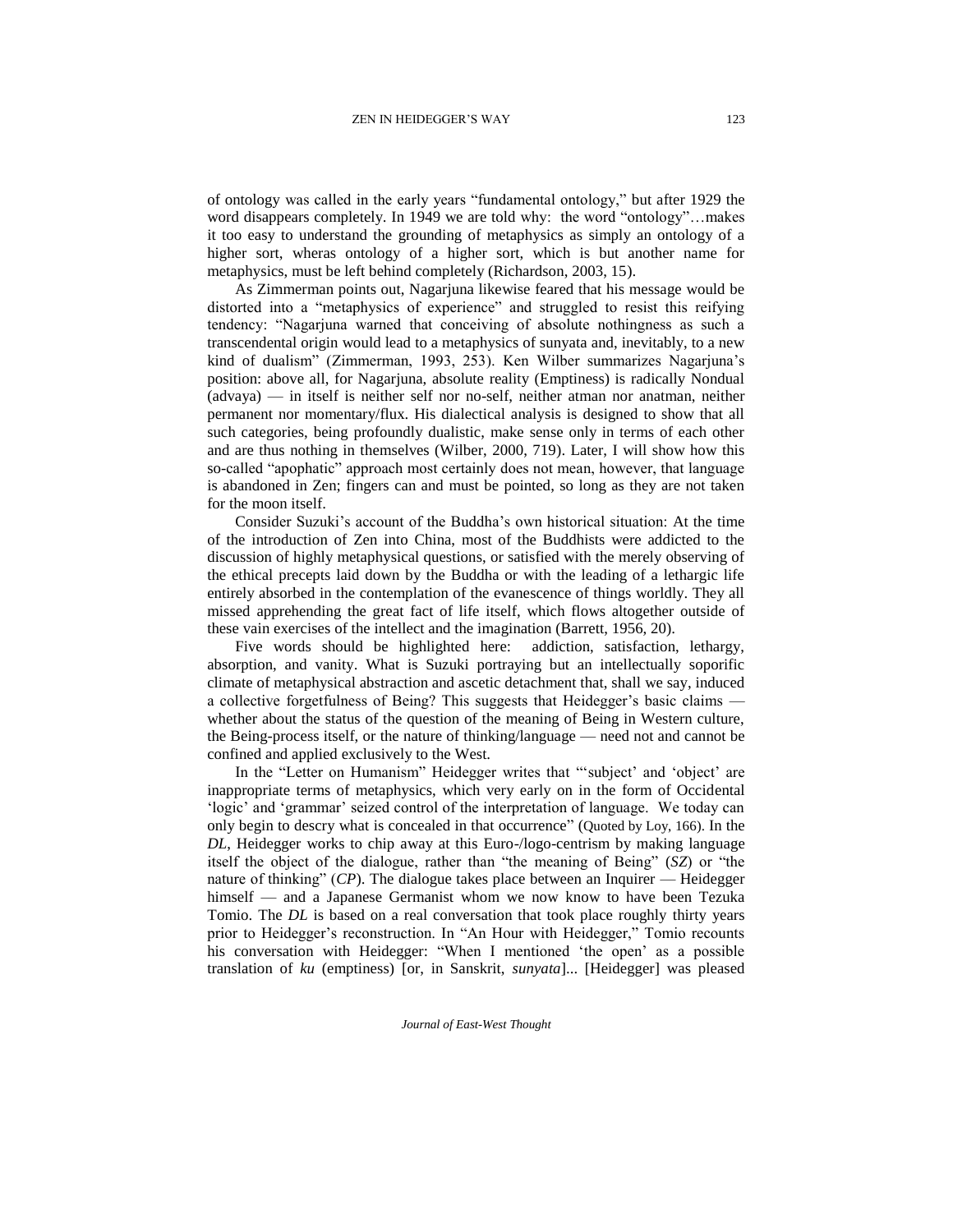indeed! 'East and West,' he said, 'must engage in dialogue at this deep level. It is useless to do interviews that merely deal with one superficial phenomenon after another'" (May, 1996, 62).

Referring to previous discussions with one "Count Kuki," Heidegger confesses: "The danger of our dialogues was hidden in language itself, not in *what* we discussed, nor in the *way in which* we tried to do so" (Heidegger, 1971, 4). The Japanese replies: "The language of the dialogue constantly destroyed the possibility of saying what the dialogue was about" (Heidegger, 1971, 5). The connection to Nagarjuna's negative dialectic should be obvious. David Loy succinctly sums this up: "any theory of nonduality, if it is to retain the prescriptive aspect of the nondual philosophies, must be paradoxical and self-negating" (Loy, 1988, 176). Whether or not Heidegger's thought can rightly be classified as "nondual," a topic I will return to, is certainly problematic; as Loy notes, he certainly "affirms a paradox of thinking and nothinking," yet his focus on the "descriptive aspect" and failure to include a "prescriptive aspect," as I will discuss below, is what ultimately sets him apart from the nondual traditions of Zen, Nagarjuna's *Madyamika*, and Taoism.

One exchange in the *DL* details an actual historical example of how the metaphysical handicap of Western languages bungled the interpretation of Heidegger's ideas. The Japanese asserts that "we in Japan understood at once your lecture [*WIM?*] when it became available to us in 1930…. We marvel to this day how the Europeans could lapse into interpreting as nihilistic the nothingness of which you speak in that lecture. To us, emptiness is the loftiest name for what you mean to say with the word 'Being'" (Heidegger, 1971, 19). The "nihilistic nothingness" alluded to here is basically the "Sartrian" nothingness which Heidegger took to be a serious distortion of his work; indeed, the very title of Sartre's magnum opus, *Being* and *Nothingness*, is emblematic of this confusion. As William Barrett discusses in detail in his study of existentialism, *Irrational Man*, this crucial difference — between "nothingness" and "nothingness" — is very much the iron curtain between East and West" (Barrett, 1958, 233-4, 285). The passage quoted above also draws out a more general but hardly vague or insignificant point: Heidegger's philosophy powerfully influenced the Japanese intellectual culture of the time, a culture thoroughly versed in and informed by the Zen Buddhist tradition.<sup>17</sup> The Japanese have produced no less than seven translations of *Being and Time*.

It is worthwhile comparing Heidegger's non-Western no-thingness with what Suzuki has to say about "emptiness" or *sunyata,* which he claims is one of the hardest words for which to find an English equivalent: "[*Sunyata*] is not a postulated idea. It is what makes the existence of anything possible, but it is not to be conceived immanently, as if it lay hidden in or under every existence as an independent entity. A world of relativities is set on and in *sunyata*…. The doctrine of *sunyata* is neither

*Journal of East-West Thought* 

l

<sup>&</sup>lt;sup>17</sup>For a remarkably thorough account of the young Heidegger's correspondence with prominent Japanese philosophers, such as Tanabe Hajime and Kuki Shuzo, all of whom were practitioners of Zen Buddhism, see Graham Parkes, "Rising Sun Over Black Forest," *HHS*, 79-117. Parkes argues more compellingly than any other commentator that Heidegger was substantially influenced by Zen ideas as developed by members of the Kyoto School. His conclusion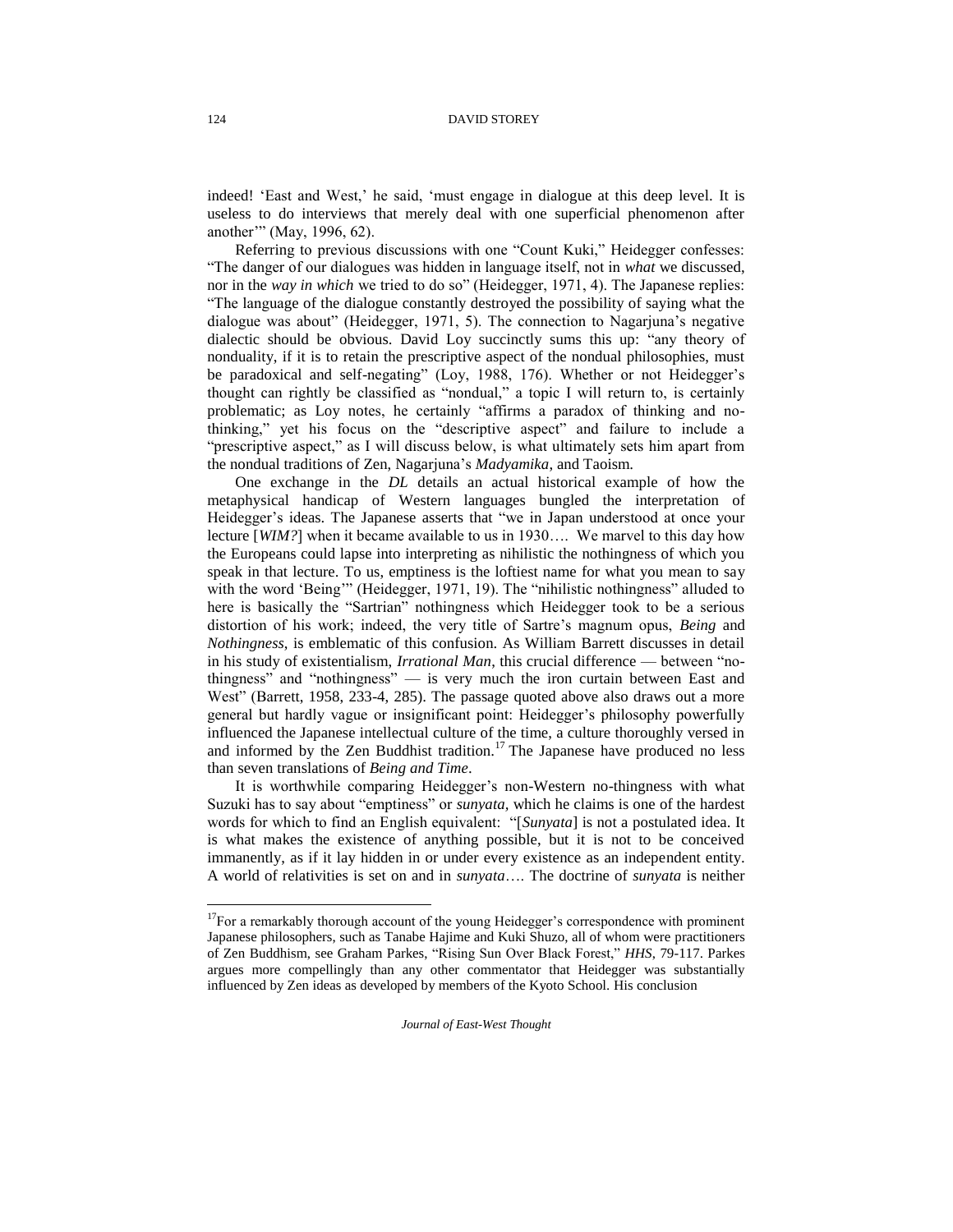an immanentalism nor a transcendentalism" (Barrett, 1956, 261). This is entirely consonant with later Heidegger's abandonment of the language of "transcendence," since this would imply some sort of "progress." One cannot get "closer to" or "further from" *sunyata* via some process of intellection. Referring to a passage from *The Diamond Sutra*, Suzuki writes that Zen "means nothing less or more than a nonteleological interpretation of life" (Barrett, 1956, 265).<sup>18</sup>

While Heidegger admits that his naming of language as the "house of Being" was "clumsy," he nevertheless maintains that "Europeans dwell in an entirely different house than Eastasian man," and that "a dialogue from house to house remains nearly impossible" (Heidegger, 1971, 22).<sup>19</sup> Heidegger's position with regard to the possibility of "inter-house dialogue" is never made entirely clear, since, by this time, he has positively abandoned the allegedly metaphysical pitfall of attempting to occupy a definite position. This ambivalence over the potential overcoming of the language barrier is repeated in a message Heidegger sent to an East-West Philosopher's Conference held in honor of his thought in 1969:

Again and again it has seemed urgent to me that a dialogue take place with the thinkers of what is to us the Eastern world…. The greatest difficulty in the enterprise always lies, as far as I can see, in the fact that with few exceptions there is no command of the Eastern languages in Europe or the United States…. [These doubts hold] equally for both European and East Asian language, and above all for the realm of their possible dialogue. Neither side can of itself open up and establish this realm (Quoted in May, 1996, 12-13).

In *The Question of Being*, Heidegger stresses that we are "obliged not to give up the effort to practice planetary thinking," and that "there are in store for planetary building encounters for which participants are by no means equal today. This is equally true of the European and of the East Asiatic languages and, above all, for the area of possible conversation between them" (Quoted in Thompson, 1986, 235). As we saw above, in the *DL* Heidegger suggested to his Japanese counterpart — the *midst* of their conversation — that such a conversation is nearly impossible, yet here he proclaims that it is all but necessary. Heidegger's skepticism over the possibility of trans-linguistic mutual understanding seems strange, especially since there are cases in which the Japanese clearly had a better intuitive grasp of his ideas than Western thinkers. Fencing off different language worlds as incommensurable is perhaps just as

l

<sup>18</sup>*Selected Writings*, 265. In the final section I will show how, despite shunning any notion of an Aristotelian teleology and its attendant substance metaphysics, or metaphysics of presence, Zen nevertheless has a conception of spiritual development, maturity, and authenticity. The crucial difference, I am claiming, between Zen and Heidegger is that the latter furnishes no intersubjective context by which the relative authenticity of persons can be legitimated. While are beings always already are buddhas, they can fail to realize it. Zen supplies a technology through which that realization can be quickened, a tradition through which that insight can be handed down from mind to mind, a vertical, master-student relationship.

<sup>&</sup>lt;sup>19</sup>DL, 5. Heidegger concedes to the Japanese that "Even the phrase 'house of Being' does not provide a concept of the nature of language." (22)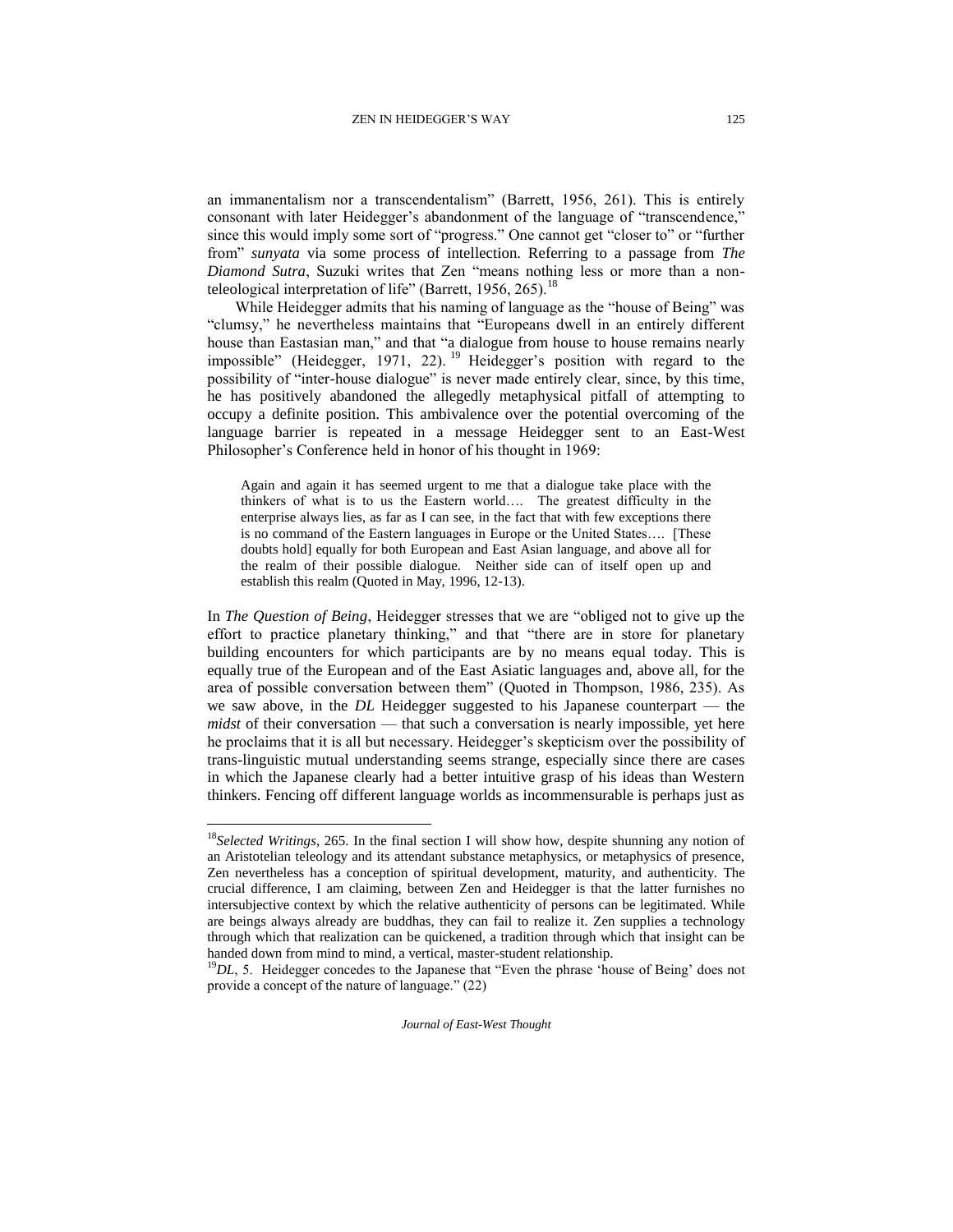dangerous as divvying people up according to a standard of authenticity/inauthenticity, because it naively treats "language worlds" as present-at-hand things, solipsized bubbles with clearly defined and impenetrable borders that develop in isolation from each other. Moreover, it is never made clear *how* such a transcendental insight can even be obtained by a being imprisoned *within* the confines of one such language world.

The Japanese in the *DL* — who, we must recall, actually bothered to undertake the task of learning an Occidental language — remarks that "while I was translating, I often felt as though I were wandering back and forth between two different language realities, such that at moments a radiance shone on me which let me sense that the wellspring of reality from which those two fundamentally different languages arise was the same" (Heidegger, 1971, 24). From this, Heidegger concludes that the Japanese did not seek to yoke both languages under a "general concept," which would be precisely to try and draw one language — the Eastasian — under the rubric of another  $-$  he Occidental. In light of this, the two speakers agree that the "same" referred to above can only be "hinted" at. And though Heidegger's "exacting poetry" is geared toward just such a hinting and is meant to thwart the metaphysical designs of such a "general concept," he says at the outset of the *DL* that he desires "the *assurance* that European-Western saying and Eastasian saying will enter into a dialogue such that in it there sings something that wells up from a single source" (Heidegger, 1971, 8).

This lingering attachment to language is what demarcates Heidegger from Zen. As John Caputo points outs,

The essential being (*Wesen*) of Zen is an experience which is translated directly, from mind to mind, from master to disciple. Language for Zen is like a finger pointing to the moon; it must be disregarded in favor of a 'direct pointing' without fingers, or words…. That is why where Bodhidharma says, 'No dependence upon words and letters,' Heidegger says that language is the house of Being: 'Where words give out no thing may be' (Caputo, 1986, 216).

There is certainly some truth to this, though I do not think the difference is as stark as Caputo maintains. For one thing, from the Zen perspective, to be *dependent* upon words and to *use* words are quite different things. Interestingly enough, Heidegger remarks in the *DL* that "language is more powerful than we," indicating that so long as we trade in tokens of whose meaning, weight, and origin we are ignorant, we are dependent on language. Do we not then achieve a kind of liberation *from* and attain a new relationship *to* language once we have awakened to its limitations and strive after a more authentic saying? Zen masters employ not only abrupt and abrasive pedagogical techniques such as slapping a student's face or hitting him with a stick, but also an enigmatic, elusive, dissonant grammar, something very much like an "exacting poetry." From Heidegger's perspective, as I showed above, the naming of language as the house of Being is not to be taken too literally, and the quote Caputo cites to bolster his claim could easily have been uttered by a Zen master, in the sense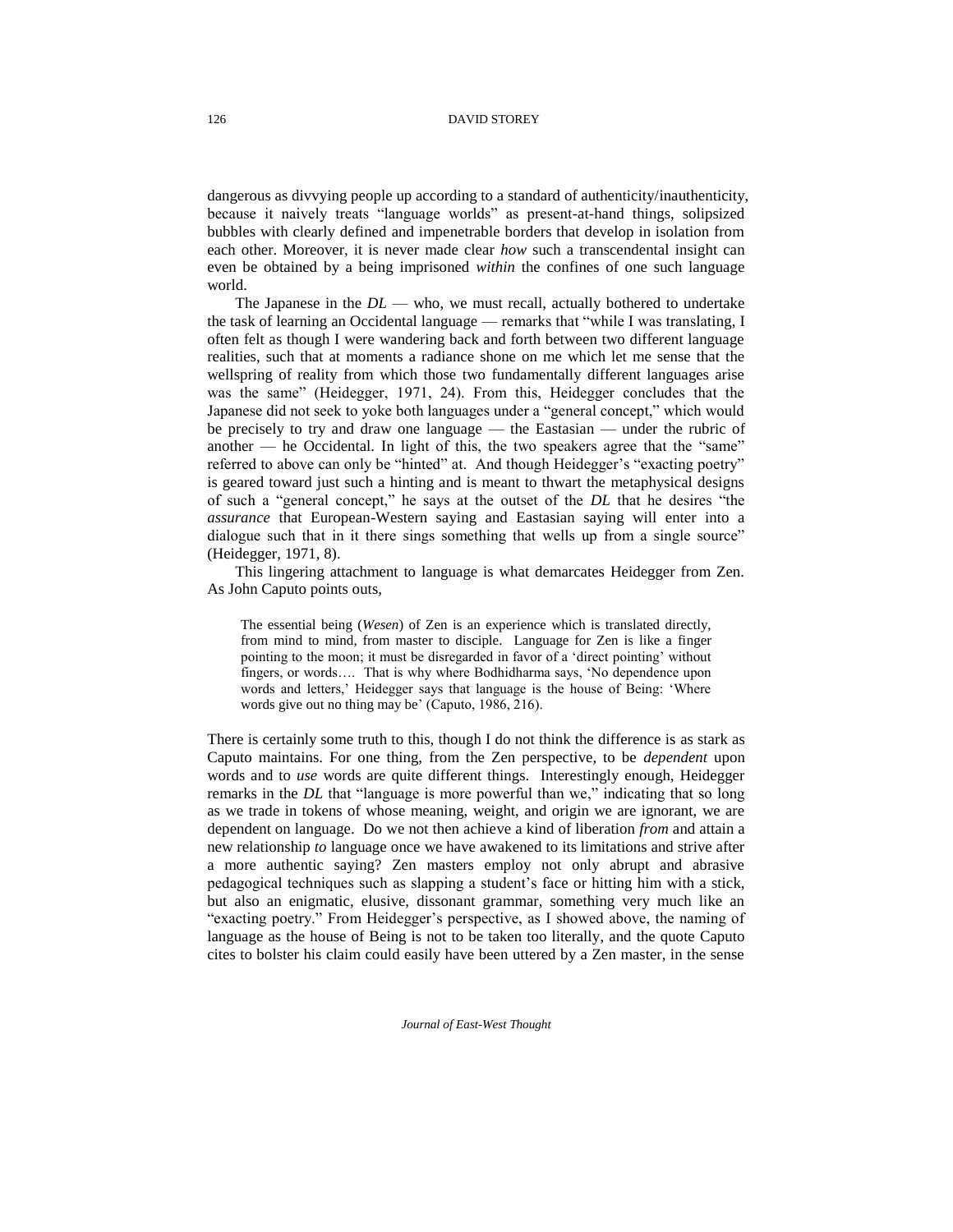that "no thing" denotes "emptiness" or "no-mind." David Loy captures the Heidegger-Zen relationship more adequately:

Heidegger, if not a philosopher, is still a thinker, which the Zen student is not…. both affirm a paradox which might be called "the thinking of no-thinking." But they emphasize different aspects of it. In meditation, one is concerned to dwell in the silent, empty source from which thoughts spring; as thoughts arise, one ignores them and lets them go. Heidegger is interested in the thoughts arising from that source (Loy, 1988, 175).

As we saw in the *CP* above, Heidegger thinks that Being *needs* human beings, and this claim recurs in the *DL*: "the word 'relation' does want to say that man is in demand, that he belongs within a needfulness that claims him…. Hermeneutically, that is to say, with respect to bringing tidings, with respect to *preserving a message*" (Heidegger, 1971, 32). This is what Heidegger calls the "hermeneutic relation of the two-fold." Where Zen is content to lets thoughts go, Heidegger labors to preserve them in some form. Yet Zen would also concede that defending, preserving and transmitting the *dharma* is the utmost responsibility of those who have realized it; after all, that is the essence of the *bodhisattva*, the awakened being who vows to remain in *samsara* until all sentient beings are enlightened. This sounds suspiciously like "bringing tidings," even though the final "message" is always a stranger to words and a frank declaration of what is always already the case. Suzuki elaborates: "Zen would not be Zen if it were deprived of all means of communication. Even silence is a means of communication; the Zen masters often resort to this method….The conceptualization of Zen is inevitable; Zen must have its philosophy. The only caution is not to identify Zen with a system of philosophy" (Barrett, 1956, 260-1). Indeed, as Heidegger and the Japanese agree in the *DL*, to be silent about silence itself would be truly authentic saying. This is surely what they are after in defining "dialogue" as "a focusing on the reality of language," alluding to the sense in which silence is a positive mode of discourse, perhaps even its primordial mode.

# **II. The Meaning of Being: Early Indications in** *Being and Time*

In this section I briefly explore how four themes in *SZ* — death, fallenness, facticity, and temporality — relate to Zen. Though there is no direct evidence that Heidegger was significantly influenced by Eastern thought in his pre-*SZ* phase,<sup>20</sup> this does not rule out the possibility that his early formulations demonstrate what Parkes calls a "pre-established harmony" with basic Taoist and Zen ideas. Reinhard May makes the strong claim that Heidegger's notion of thinking-poeticizing received its ("silent")

l

<sup>&</sup>lt;sup>20</sup>Theodore Kisiel reports: "About the closest that the young Heidegger got to Eastern Religions would have been through the book of one of his teachers, Richard Reitzenstein, *Die hellenistischen Mysterienreligionen*. Otherwise, Heidegger was so caught up in his own struggles with Christianity, personal as well as theological, that he gave scant attention to the East" (Personal communication by e-mail).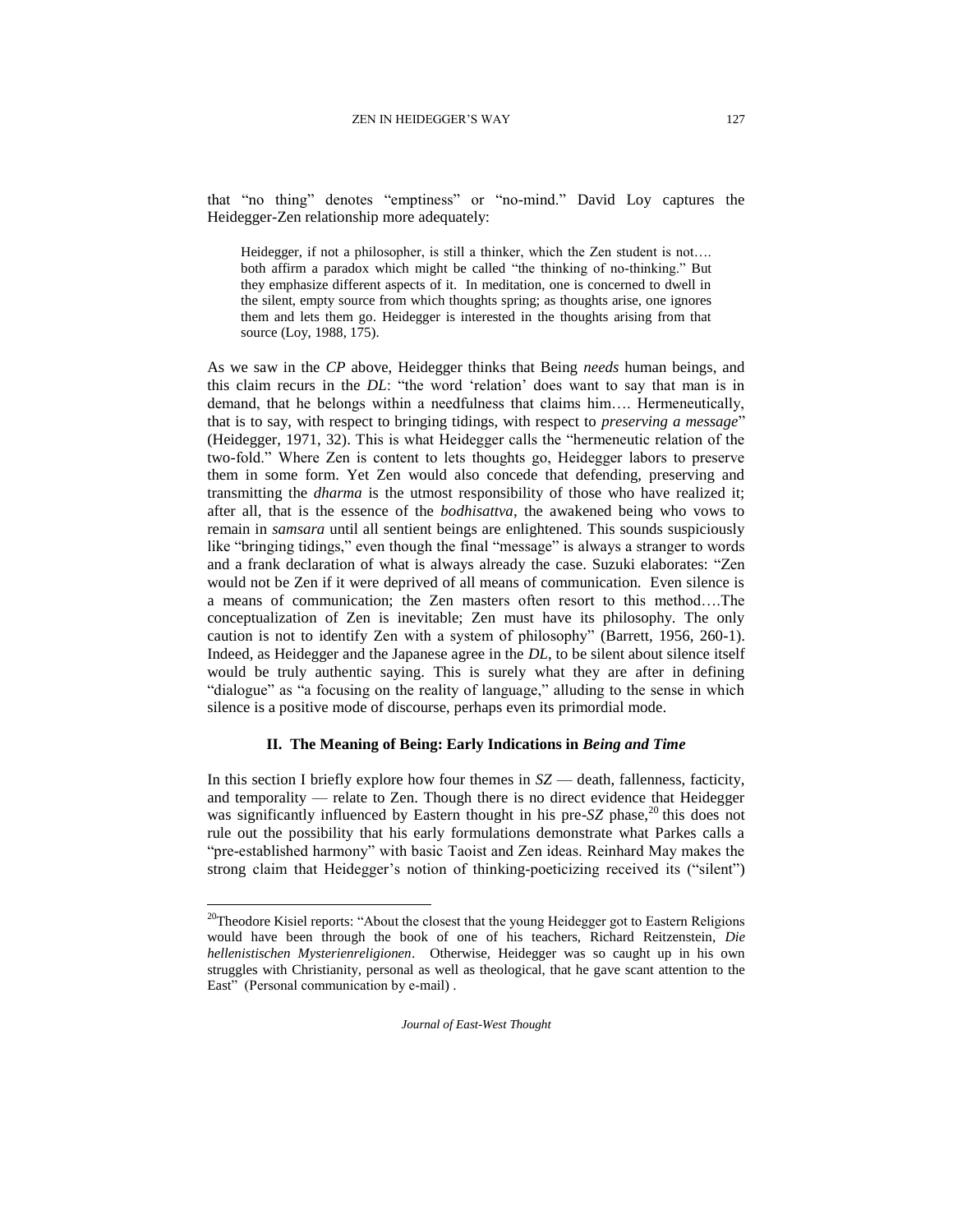directive…*from ancient Chinese thought* — for metaphysics, so conceived, was never developed there. Being neither indebted to an Aristotelian logic, nor receptive to an ontology involving a subject-object dichotomy, nor, above all, being conditioned by any theology, ancient Chinese thought was completely remote from the assertion of "eternal truths," which belong according to Heidegger "to the residue of Christian theology that has still not been properly eradicated from philosophical problematic" (Heidegger, 1962, 229).

While May's claim is backed up by an impressive body of evidence, that evidence is largely circumstantial,  $2^1$  and it therefore fails to prove beyond a reasonable doubt that Heidegger was directly influenced by Eastern thought from the beginning. What are the elements that contributed to Heidegger's novel conception of death, and where did he obtain them from, if anywhere? In the footnotes to H249 in *SZ*, which outlines the investigation of death, Heidegger encourages the reader to consult Dilthey's and Simmel's writings on death, and to "compare *especially* Karl Jaspers' *Psychologie der Weltanschauungen*…especially pp. 259-270…. Jaspers takes as his clue to death the phenomenon of the 'limit-situation' as he has set in forth — a phenomenon whose fundamental significance goes beyond any typology of 'attitudes' and 'world-pictures'" (Heidegger, 1962, 495). We are to understand by this that the full import of the "limit-situation" exceeds the bounds of any psychology, and is only properly approached from an existential-ontological perspective, which cannot *itself* by the subject of a typology and/or conceptual schematization, since it is the *ground* of all such categorizing. Nevertheless, as Parkes points out, "the concern with totality, an experiential relation to death, and the idea of death's 'entering into' experience figure importantly in the existential conception of death that Heidegger would elaborate in *SZ*," and all of these components are contained in the cited passages from Jaspers. Moreover, on page 262 of the same work, Jaspers commences a brief discussion of the Buddhist conception of death, framing it, Parkes observes, as "thoroughly nihilistic and pessimistic — an account apparently influenced by the (rather unreliable) interpretations given by Schopenhauer and Nietzsche: 'Death and transitoriness give rise in the Buddhists to a drive for the eternal reign of the peace of nothingness'" (May, 1996, 265). The Buddhist path, Jaspers claims, is essentially a death cult bent on renunciation, quietism, indifference, and pessimism.

There are two points we should note here: one, Jaspers commits the classic Western fallacy, misinterpreting Buddhistic nothingness in precisely the same way most of Heidegger's European interpreters would misunderstand his treatment of the Nothing in *WIM?;* and two, at this early stage, Heidegger was already aware of an Eastern interpretation of death, albeit a misinterpretation, and was at this time engaged in forging his own conception, a conception without precedents in the Western tradition. As Parkes relays, it was precisely the originality of Heidegger's approach to death and nothingness within the Western tradition that prompted Kyoto School member Tanabe Hajime to attend his 1923 lecture course entitled "Ontology: The Hermeneutics of Facticity," and pen the first commentary on Heidegger's work

l

<sup>&</sup>lt;sup>21</sup>Circumstantial in the sense of being dependent on certain probabilities, e.g., when Heidegger may have read Buber's translation of the *Tao Te Ching*, or a book on Zen.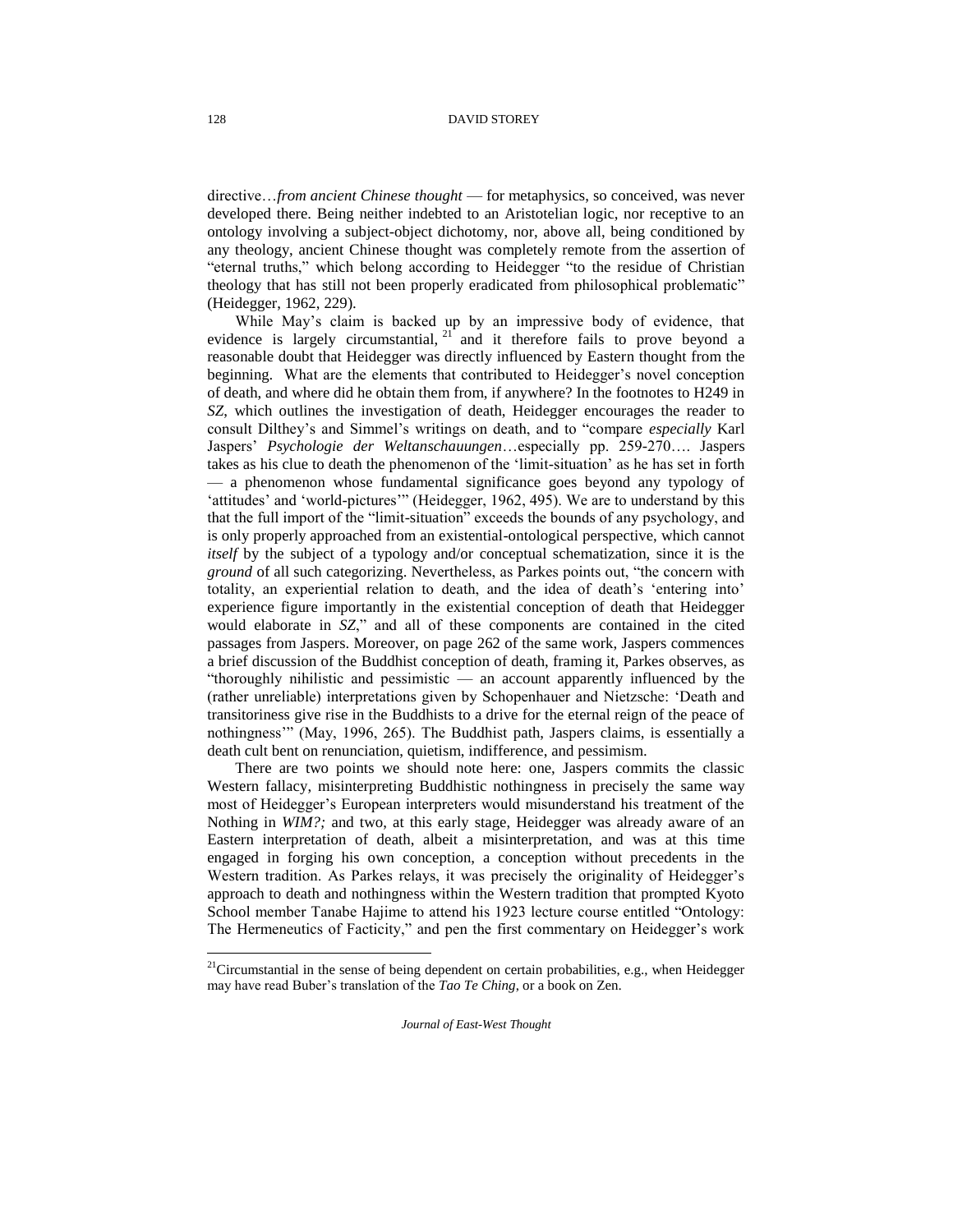ever published (*HHS*, 82). "Heidegger," Parkes reports, "had ample occasion to be impressed by the visitor from Japan, having gladly acceded to his request for private tutorials in German philosophy" at a time when his existential conception of death was still fomenting (May, 1996, 82). In light of these circumstances, Parkes wagers that since Heidegger had written on Jaspers' idea of death as a *Grenzsituation*, and read his discussion of the Buddhist attitude towards death, it is probable that this topic came up in his conversations with Tanabe. And if it did, Tanabe would have explained to him that the attitude toward death of the later (Mahayana) schools of Buddhism [e.g., Zen] is…positive and life-promoting — just as their understanding of nothingness is by no means nihilistic (May, 1996, 85).

The point here is that this understanding of nothingness, which Heidegger would hint at in *SZ* via the existential conception of death and sketch more explicitly in *WIM?*  two years later*,* is found in none of the Western sources from which he drew, but was all but obvious to a Japanese thinker with whom he was in close consort. Ultimately, it is not important whether we regard this as a matter of direct influence or independent congruence, but the similarity cannot be denied. Heidegger's discussion of death is similar to the Buddhistic conception of death in several respects; ultimately, however, is it markedly different. Heidegger writes that temptation, tranquilization, and alienation are distinguishing marks of the kind of Being called "falling." As falling, everyday Being-towards-death is a constant fleeing in the face of death. Being-towards-the-end has the mode of evasion in the face of it — giving explanations for it, understanding it inauthentically, and concealing it (Heidegger, 1962, 298).

Earlier on in Division I, he defines this "falling" clearly: "Fallenness into the 'world' means an absorption in Being-with-one-another, in so far as the latter is guided by idle talk, curiousity, and ambiguity." The translators are specific: "The idea is rather of falling at the world or collapsing against it" (Heidegger, 1962, 220). So far, Zen is in basic agreement. The majority of the time humans stumble through life, invest their energies and hopes in objects, and flee from themselves by pretending to be familiar with themselves. Humans become addicted to and entangled with substances, and begin to interpret their sustenance and even salvation exclusively in terms of them. For Buddhism, the basis of all suffering (*dukkha*), including the fear of death, arises from *tanha* — from clinging to, investing oneself in, and ultimately identifying with transitory phenomena, with entities in the world. Heidegger's notions of fallingness, entanglement, and dispersal are nearly identical.

As such, the so called "Great Death" — the dissolution of the ego — is deferred, and the self contracts, attaches itself to passing phenomena, and opts to die less radical and less painful deaths as all of the entities it clings to pass away. The Zen analogue of falling is ignorance. Out of a perceived lack, humans hustle about trying to attain security, comfort, and stability by hanging onto what they wrongly perceive to be real, persisting, genuine objects. The so-called "cycle of birth-and-death" (*samsara*), stripped of its mythological connotations of reincarnation, actually means being dependent on both outward objects *and* the sense of self-separateness, the ego. This is what Zen calls the "co-dependent arising" of phenomena, the self-contraction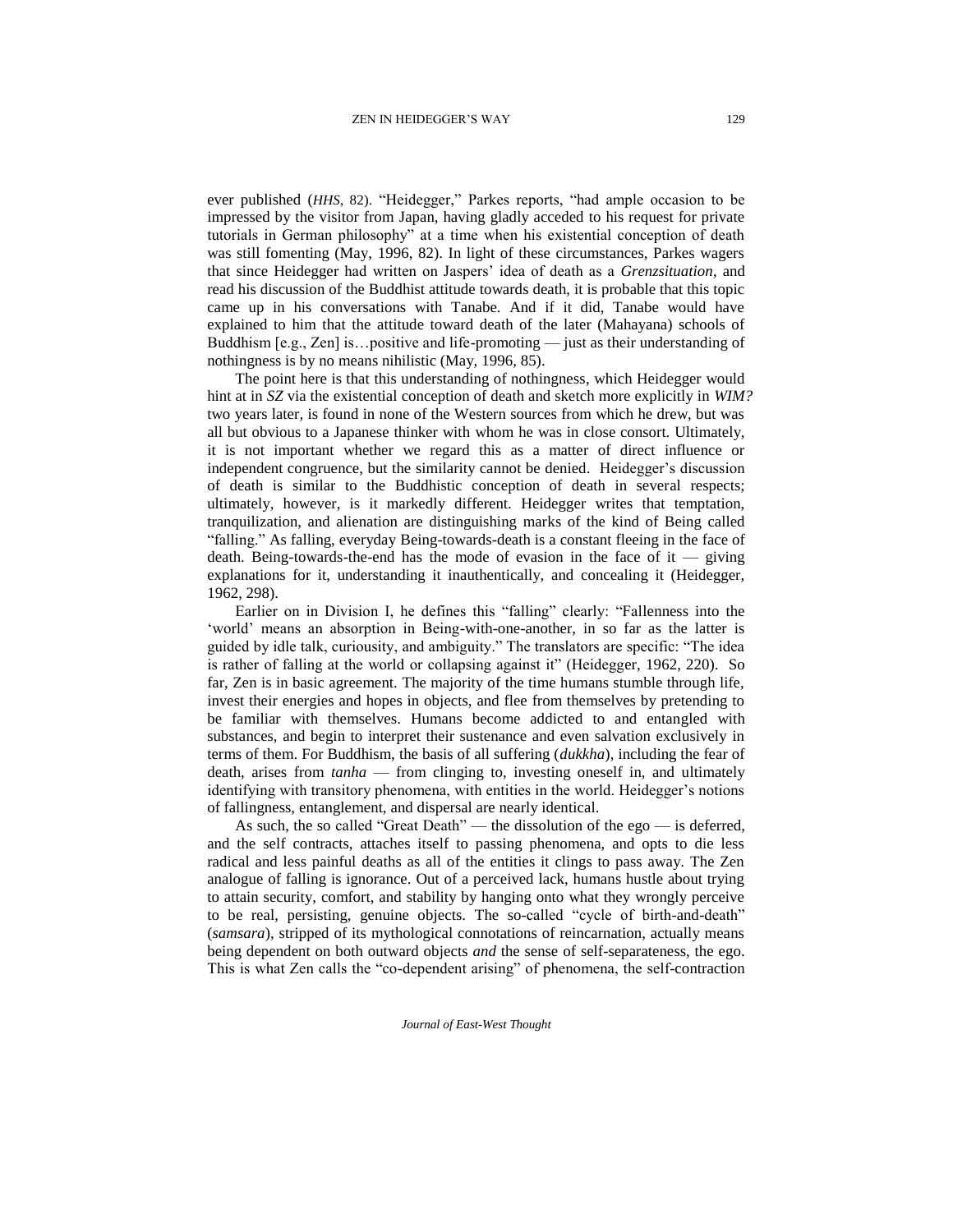that immediately generates *karma*, the chains of causation and patterns of influence that induce suffering. *Karma* is the Zen analogue of facticity; it refers to the various circumstances into which people are thrown, the "debts" they inherit and the limits by which they are bound. As such, people interpret their death in terms of release from such bondage, that is, they hope to be reborn with a clean slate, purged of all concupiscence. So by identifying with their *karma* — their feelings of lack, desire, limitation, etc., all of which are erroneously tied up with birth — they create a conception of death, which entails a futural rebirth, etc., *ad infinitum*.

The way out of *samsara* is to realize that the cycle is an illusion that is projected when the self objectifies both *karma* and *nirvana*, birth and death, bondage and freedom. For Zen, birth and death do not primarily denote physiological events; indeed, these are derivative, in much the same way that Heidegger claims that there are inauthentic, derivative modes of interpreting death or "end", such as "stopping", "getting finished", "perishing", and "demise" (Heidegger, 1962, 289-292). As such, Zen agrees with Heidegger that an "existential analysis is superordinate to the questions of a biology, psychology, theodicy, or theology of death," (Heidegger, 1962, 292) even though it has a very different idea of what properly constitutes an "existential analysis" and a conception of psychology that is very different from the Western one Heidegger is reacting to (Ibid. 292). For Zen, birth and death are epiphenomenal concepts that are generated by the consolidation of the ego.

Heidegger makes clear that to free oneself for death, to awaken from the dream fabricated by "the They-self" that blinds *Dasein* to its final possibility and represses it *as* a possibility, is to gather oneself together from out of one's dispersion in worldly attachments and to concentrate oneself resolutely in anticipating death. This stance is "anticipatory" only with respect to Heidegger's notion of "primordial temporality," not toward death as a future "now" that will eventually "occur." Heidegger also appears to claim that adopting either an optimistic or a pessimistic attitude toward death are equally repressive, since all of these latter stances fix death as an imminent, actual, forthcoming event-in-the-world, i.e., as something present-at-hand. This squares with Suzuki's claim that Zen is neither an immanental pessimism nor a transcendental optimism. All of the inauthentic responses toward death, Heidegger claims, arise from treating death as an object, in which case fear, not anxiety, is the dominant state-of-mind. Fear is in all cases the repression of anxiety. And while each temporal ecstasis always comes together with all of the others, and though all of them are explicitly held together in the "moment of vision" or "authentic present," Heidegger ascribes a certain primacy to the future: "Ecstatico-horizonal temporality temporalizes itself primarily in terms of the future" (Ibid., 479). Just as the inauthentic comportment toward death robs death of its significance and objectifies it, inauthentic temporality, governed by what Heidegger calls a "making-present," represses the past and the future by treating them merely as receding and forthcoming "nows." In both cases, Dasein must collect itself from its dispersion and absorption in its proximate concerns. This emphasis on futurity, possibility, and anticipation is what distinguishes Heidegger's concepts of death and time from the Zen perspective.

Referring to the "within-time-ness" characteristic of inauthentic temporality, Heidegger claims that the "'now' is not pregnant with the 'not-yet-now.'" That is, in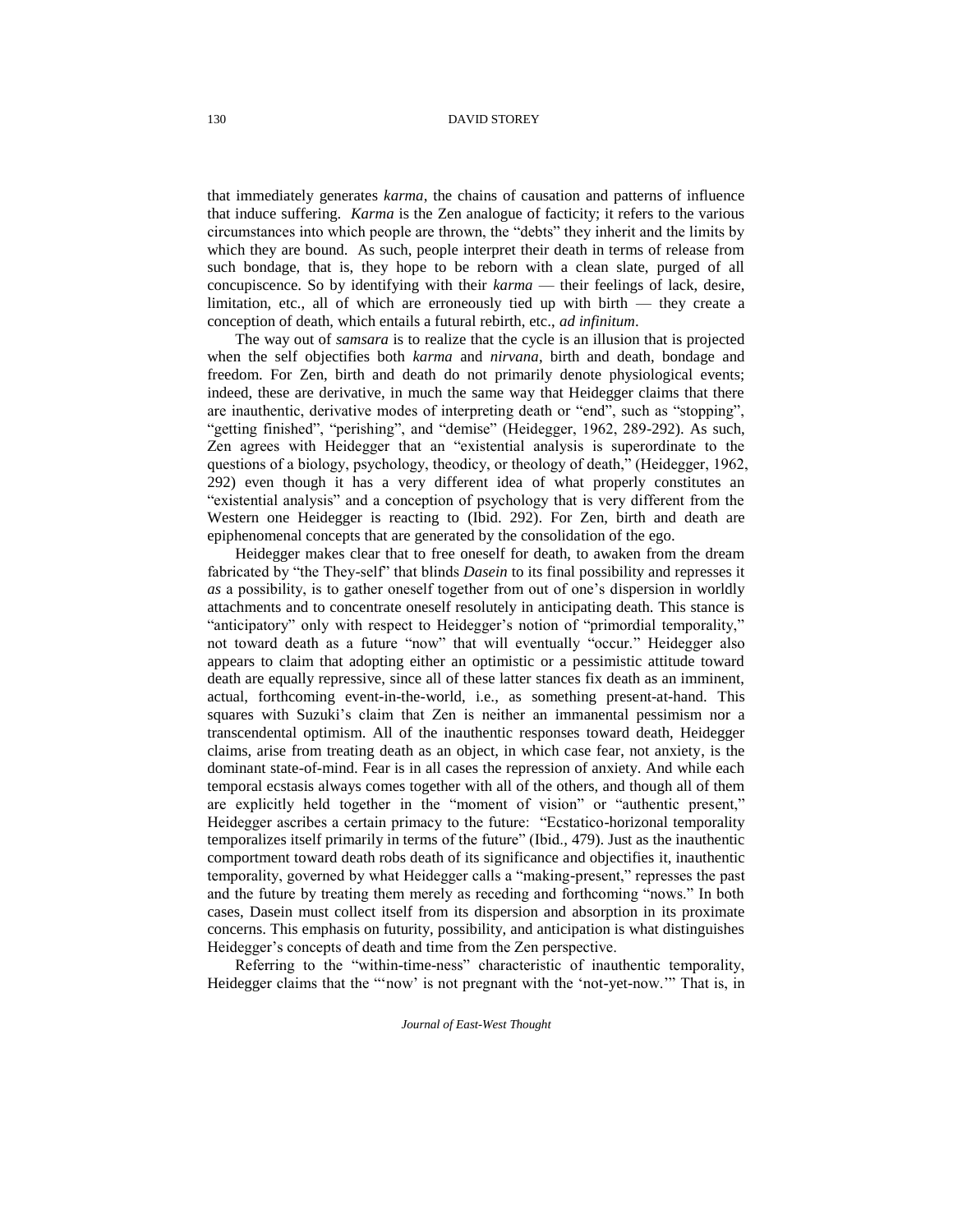falling, we have uprooted ourselves from the "stretching-along" characteristic of authentic temporality; we orient ourselves merely in terms of the present instead of the future, which is to say, we *fail* to orient ourselves. Speaking from the Buddhist perspective, David Loy asks: "what if there is a 'now' which *is* pregnant with the 'not-yet-now'?" He notes that Heidegger rejects the mystical notion of an "eternal now" on the grounds that it is derived from the traditional conception of time and is therefore a mere abstraction. Loy questions whether or not Heidegger's alternative of authentic temporality is really adequate: The problem with both of Heidegger's alternatives is that both are preoccupied with the future because in different ways both are reactions to the possibility of death; thus both are ways of running away from the present. Inauthentic existence scattered into a series of disconnected nows is "a fleeing in the face of death"; authentic life pulled out of this dispersal by the inevitable possibility of death is *more aware* of its impending death, but *still driven* by it. This means that neither experiences the present for what it is in itself, but only through the shadow that the inescapable future casts over it. What the present might be without that shadow is not considered in *SZ* (Loy, 1988, 15, my italic).

Heidegger would likely respond that Loy is simply lapsing back into inauthentic temporality by pointing to what the present is "in itself," but this simply calls us back to Bodhidharma's warning: "No dependence on words." In short: I am suggesting that there are two kinds of "eternal now." The first, criticized by Heidegger, is a "conceptual" eternity that is opposed to time and is indeed both derived from the ordinary experience of time and driven by death. This we might call "ego-" or "other worldly-" "eternity"; on this point, Buddhism and Heidegger are in complete agreement. The second kind, however, is what we have all along been calling *nirvana*. When Zen masters say that birth is no-birth, that death is no-death, they are neither kidding nor speaking metaphorically. The radical claim, to be verified only in experience by following the meditative injunction and checking one's results in a community of the experienced, is that birth and death, that past, present, and future, all dissolve when the ego dissolves. One is no longer afraid of or anxious over death, not because one is resolved, but because one realizes that there *is* no-thing to be afraid of or over anxious over, and, more importantly, that there isn't even any*one* to be afraid or anxious. Moreover, this entails that the entire dualistic business of finding oneself stuck or thrown into a world with finite possibilities (an imperfect, "thisworldly" *samsara*), speculating an endless eternity out a feeling of desire/lack (an "other-worldly" heaven) and, finally, violently laboring to transcend the present by resolutely striding into the future, are all the desperate flailings of the ego trying to deny its groundlessness. In this way, we might say that through his treatment of death, fallenness, facticity, and temporality in *SZ*, Heidegger comes very close to Zen's radical nonduality, yet draws up short. And though he later recanted the residual metaphysics of subjectivity that he came to believe encumbered *SZ*, even his later works bears the marks of a residual — though unmistakable — dualism. As John Steffney sums up: Although Heidegger's attempt to think from Being, which became evident with his famous 'turn,' is admirable — the attempt to think from Being toward Dasein, not from Dasein toward Being — Zen would say that this reversal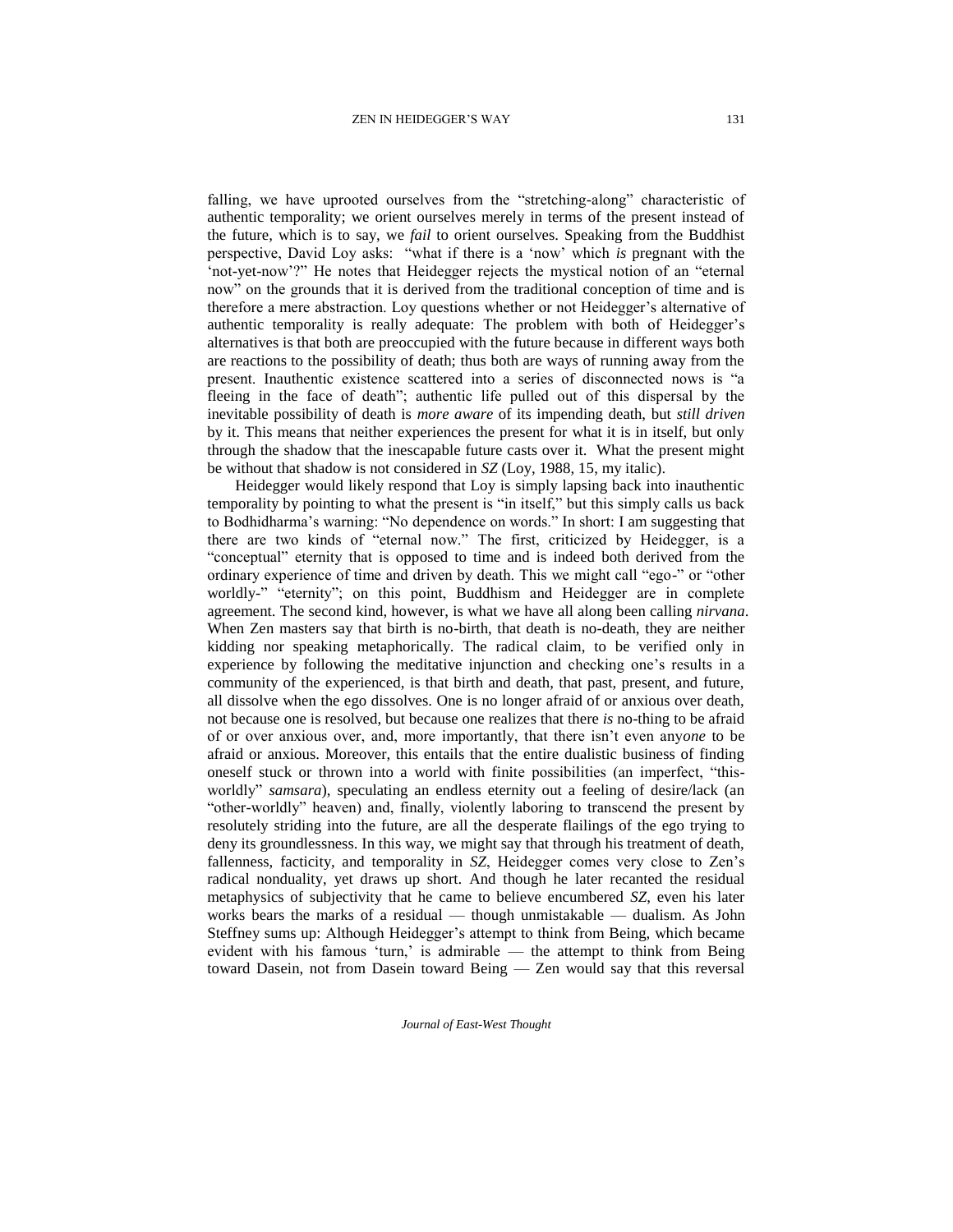would have to be further radicalized, for both the attempts to think 'toward' Being or 'toward' Dasein are equally dualistic (Steffney, 1981,  $52$ ).<sup>22</sup>

## **III. Heidegger's Ambivalence**

This is why I have suggested throughout that no matter which way Heidegger happens to be turning, leaning, or thinking — toward Being or from Being—and no matter how he is framing his question—the meaning of Being, the nature of thinking, or the nature of language — he is unquestionably in transit, on the go, in between two radically different ways of understanding human existence. Though he clearly had some minimal exposure to Eastern thought even from an early point in his career before the composition of *SZ*, and probably was, as Pöggeler claims, significantly influenced by it in his later career, I conclude that he remains tethered, albeit tenuously, to Western thinking. In the *DL* he remarks that the transformation of thinking he envisions is to be understood as a movement from one site — that of metaphysics — to another — which, obviously, is left nameless. Heidegger is perpetually adventuring in the wasteland between these two "poles"; as Steffney puts its, "because he could not break—entirely—through the matrix of ego-consciousness with its inherent bifurcations, his thinking was never genuinely trans-metaphysical. It was at best quasi-metaphysical" (Steffney, 1977, 352). $^{23}$ 

While there are indications that he regarded the positive task of a dialogue between Western and Eastern thought — "planetary thinking" — as important and essential for the future, it appears that he was more concerned with the negative task of clearing away the calcified vestiges of metaphysics still enclosing the Western mind. One could even argue that they are two folds of the same task. In 1953, Heidegger wrote that "a dialogue with the Greek thinkers and their language…has hardly even been prepared yet, and remains in turn the precondition for our inevitable dialogue with the East Asian world" (Quoted in May, 1996, 103). Clearly, Heidegger wanted to make absolutely sure that such a dialogue would, as it were, not get off on the wrong foot.

In closing, I suggest three basic criticisms of Heidegger's overall approach: Heidegger reifies "the West," he neglects to provide an account of human development, and he refuses to prescribe any practices to cultivate the primordial experience of Being he clearly felt Western culture to be so desperately in need of.

*Journal of East-West Thought* 

l

 $22$ Steffney, 52. I agree with Steffney when he claims that "Heidegger would not be willing to accept Zen's absolute identification of man and Being, that he did not think beyond this 'relation' between man and Being," (51) though Heidegger certainly *flirts* with crossing that border in the two dialogues treated in this essay. The thoroughgoing tendency in the later works is to hypostacize Being as some trans-personal super-agent that just sort of does its own thing, much like Vedanta's notion of *lila*, "play."

<sup>&</sup>lt;sup>23</sup>John Steffney, "Transmetaphysical Thinking in Heidegger and Buddhism," 332. Steffney's branding of Zen as "trans-metaphysical" is, of course, suspect. We might slightly alter it with more apt phrase, e.g., non-metaphysical, since Suzuki strictly prohibits the use of "transcendent" and "immanent" with regard to Zen, but the point should be clear.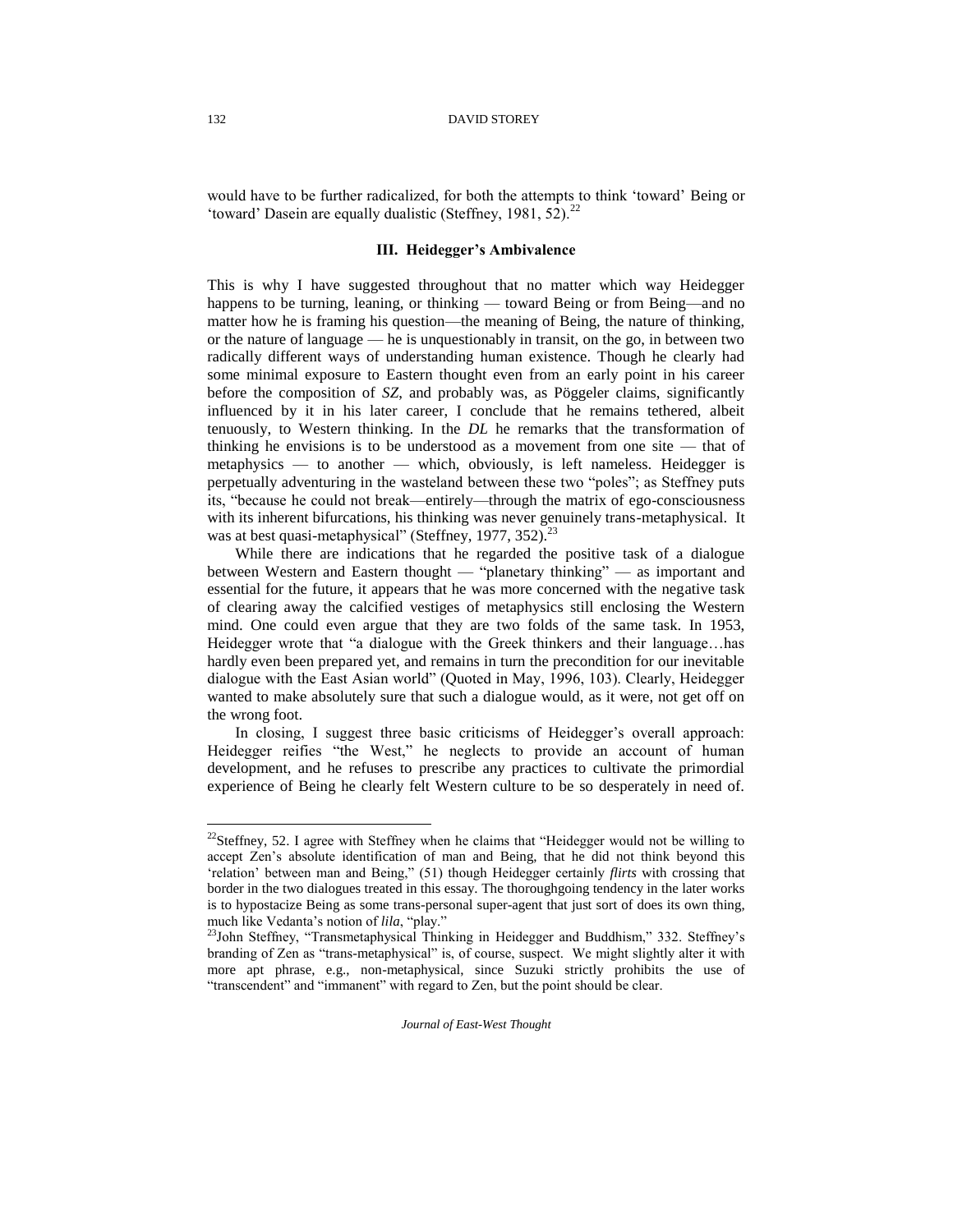The first can be traced to comments made in the famous *Der Spiegel* interview of 1966, in which Heidegger proclaimed that "a reversal can be prepared itself only from the same part of the world in which the modern technological world originated, and that it cannot come about through the adoption of Zen Buddhism or any other Eastern experience of the world….Thinking itself can only be transformed by a thinking which has the same origin and destiny" (Quoted in May, 1996, 8). In light of my discussion of the language barrier and planetary thinking above, it is unclear precisely why this "origin" is properly framed as ancient Greece, rather than "the same" from which language springs. By drawing this line in the sand, Heidegger sets up a rigid distinction between East and West that echoes throughout his later works. Zimmerman sums up this phenomenon:

In making such a distinction between East and West, Heidegger not only tended to downplay the impact of Eastern thinking on the German philosophical tradition, but also seemed to be thinking metaphysically in accordance with a binary opposition between 'East' and 'West,' an opposition that seems to privelige the West as the origin of the technological disclosure of things that now pervades the planet (Zimmerman, 1993, 251).

In short, Heidegger treats "the West" as something present-at-hand. However, Heidegger makes explicitly clear in the *DL* that he is not envisioning some sort of return to Greek thinking. It remains to be seen, then, in what sense we should approach his thinking as "Western."

Zimmerman continues: "in calling for another beginning that would displace the Western metaphysical quest for the ultimate ground of things, Heidegger questioned the validity of the West's claims to cultural superiority" (Zimmerman, 1993, 251). True enough, yet the deeper question is about superiority *per se*, which we might generally construe as the problem of "verticality" — of hierarchy, ranking, and teleology. Caputo's poststructuralist reading of Heidegger wants to level the ontological playing field. Referring to Heidegger's colorful ruminations on the destining of the West in ancient Greece, Caputo writes that there is a dream-like, indeed I would say Camelot-like quality…to this discourse…. when [Heidegger] talks about the transition to the end of philosophy to the 'new beginning,' then he gives way to the hope which is the other side of nostalgia. Thinking becomes recollecting and aspiring; time is a circle in which what comes about in the primordial beginning traces out the possibility of what can come again. Such thinking is nostalgic, eschatological, a higher-order, more sublated version of metaphysics." "Derrida was quite right, I think, to delimit Heidegger's talk about 'authenticity.' It is Platonic and politically dangerous to go around dividing people up into the authentic and inauthentic (Caputo, 1986, xxii-iv ).

Zen agrees with the first criticism, but not with the second. Though I quoted Suzuki above as saying that Zen is a "non-teleological view of life," this is not to say that it does not recognize *degrees* of spiritual development. Suzuki writes that it is impossible not to speak of some kind of progress. Even Zen as something possible of demonstration in one way or another must be subjected to the limitations of time.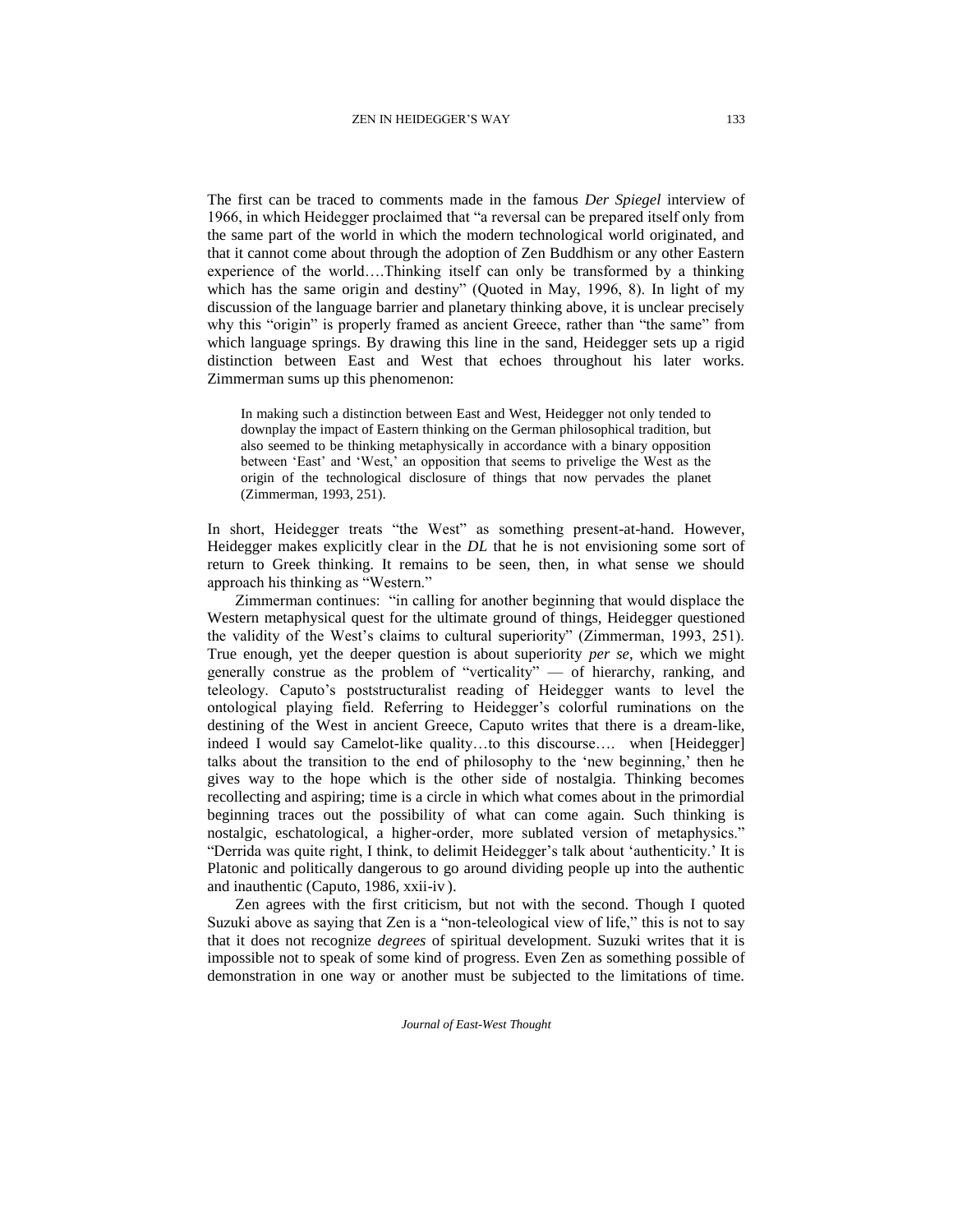That is to say, there are, after all, *grades of development* in its study; and some must be said to have *more* deeply, *more* penetratingly realized the truth of Zen…. This side of Zen is known as its '*constructive*' aspect…. And here Zen fully recognizes degrees of spiritual development among its followers, as the truth reveals itself gradually in their minds… (Barrett, 1956, 364).

There is no "phallo-centrism" or "patriarchy" at work here, imposing some arbitrary standard or *telos* on an unsuspecting multitude; no vicious dichotomizing of people into authentic and inauthentic; no nasty elitism. On this matter, Zen is in complete disagreement with this de-mythologized version of Heidegger and the postmodern tradition that follows it. Heidegger fails to offer any account of human development because of his insistence in *SZ* that the *existentiales* are "permanent" i.e., facticity, untruth, inauthenticity, "the They", etc., cannot be overcome. Since the existential categories smack of the same metaphysical foundationalism of, say, Aristotelian teleology, Heidegger abandoned the discourse of authenticity and existentiality, which is to say, he abandoned *structures*, period. Yet Zen allows that we cannot help but acknowledge what I would term "fluid" structures of the self<sup>24</sup> referred to variously as *karmas*, *yanas*, *skandas*, sheaths, etc. — which certainly do coagulate and linger, yet which may ultimately be undone. And the more a person has sloughed off these inauthentic trappings, the more evolved, the more mature, the more developed he or she is said to be. This judgment, moreover, is made by a community of practitioners who have already, as it were, walked the path. Only in this very qualified sense are individuals deemed authentic or enlightened. Ultimately, for Zen, all humans possess buddhanature, yet they can fail to realize it, and it is this ignorance that creates the illusion of ignorant and enlightened.<sup>25</sup>

This relates directly to Heidegger's ambivalent relationship toward rationality and modernity. For example, near the outset of *SZ*, Heidegger repeatedly refers to Dasein's pre-conceptual understanding of Being, the basic, average, everyday way in which people go about their business and pursue their worldly engagements within a background called the world which they rarely attend to yet tacitly assume in all of their dealings. That is, they either never stop to thematize Being, it never arises as an issue, or they actively repress its emergence, yet they would be unable to even be engaged in the world without some dim, pre-thematic grasp of Being. In the final paragraph of the treatise, however, Heidegger remarks that "Being has been disclosed in a preliminary way, though non-conceptually" (Heidegger, 1962, 488). While both the former and latter modes of disclosing Being are *non*-conceptual, there is a

*Journal of East-West Thought* 

 $24$ While Zen characteristically pays scant attention to the psychological nuances of interior growth, the Tibetan Vajrayana tradition in particular has a rich and extensive vocabulary for discussing the various stages, levels, or waves of spiritual development.

 $^{25}$ Again, I want to make clear how this is not teleology. It is not the cultivation of a positive quality or characteristic inherent in people from birth, like the oak is "contained" as a potentiality in the acorn, and Zen practice is therefore not a matter of conditioning, habituation, or, as some Western psychologists have claimed, self-suggestion, but a matter of *de*conditioning the very *basis* of all conditioning: the reified ego. In this sense, Zen has "development without teleology."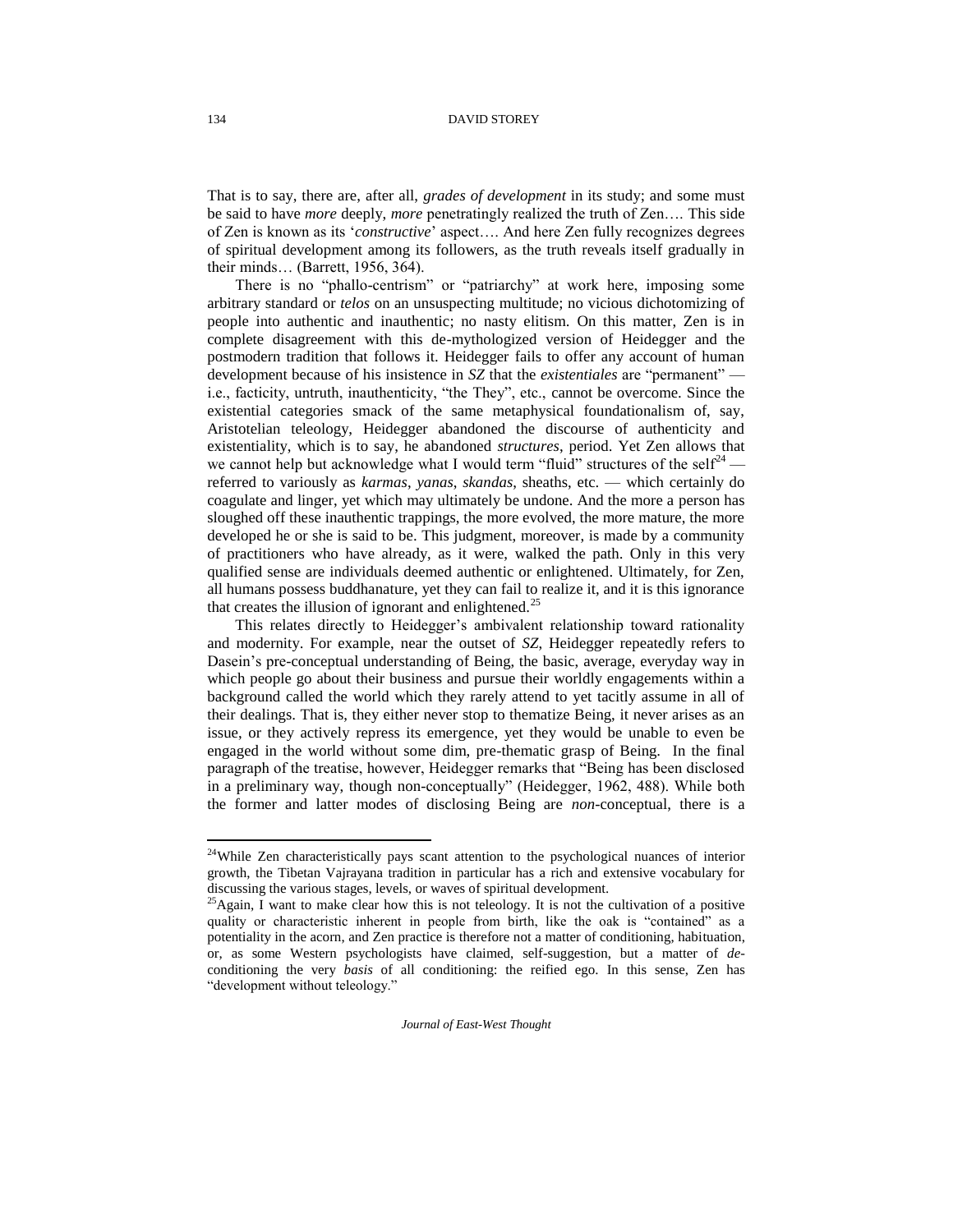substantial difference. The pre-conceptual is thoroughly in the sway of the ontic and entangled with phenomena, while the latter has conceptually reckoned with its own existence and realized the poverty of both the average everyday (pre-conceptual) and the rational-scientific (conceptual) comportments and been propelled to interpret its own being, and Being itself, in an entirely different yet still non-conceptual nature, that is, *trans*-conceptual. Richardson's attempt to thin this thicket does not lend much light: "Taken in its totality, Dasein is not a subject, but it is a self — a non-subjective, rather trans-subjective, or even pre-subjective self, sc. transcendence" (Richardson, 2003, 101). We are thus forced into speaking of Dasein as the "between," yet this dialogical cipher still moves within a notion of duality.

The attempt to get *back* to Being — to re-awaken to the forgotten meaning of Being, re-peat a heritage, re-tap some dormant reservoirs, to return to the roots and origins — that inheres in Heidegger's early *and* late work lends itself to the idea that the modern world, and the mode of cognition by which it was constituted, namely, monological reason or calculative thinking, is a great mistake, a collective entanglement with entities in the world, and that we should therefore seek to regress to some sort of pre-modern, pre-rational form of society. While there are a plethora of passages in both *SZ* and in later works such as the *DL* which contradict this Romantic, mythological reading of Heidegger, it is necessary not to overlook this very real ambivalence in his thought. This ambivalence, I think, derives from Heidegger's failure to differentiate the non-conceptual, the non-rational, the non-discursive, into its pre- and trans- modes. Michael Zimmerman, appropriating Ken Wilber's "pre- /trans- fallacy," notes that one must first *be* an ordinary egoic subject before existing authentically as the transpersonal clearing, within which something like 'personhood' can manifest itself. In other words, before one can become 'no one,' one must first be 'some one.' Recognizing the constructed nature of the egoic subject is possible only insofar as such a subject has been constructed in the first place (Zimmerman, 2000, 140).

Put differently: it is one thing to have mastered reason, experienced its inherent limitations and empty claims to totality and self-consistency, and transcended it, what Heidegger calls meditative thinking, or thinking *from* Being; quite another to have never bent oneself to its rule. The former is trans-conceptual thinking, the latter is preconceptual. The relevance of this strain in Heidegger's thought to Zen is crucial. Zen readily admits the bankruptcy of reason's attempts to calculate existence and treat entities as, in Kant's terminology, transcendentally real, or in Heidegger's parlance, as present-at-hand, yet this emptiness of phenomena is at once the emptiness of the *ego*. There is, for Zen, quite literally a world of difference between the pre-egoic which is a jumble of drives, perceptions, and intentional comportments that have *not yet congealed* into a relatively stable self — and the trans-egoic — which, after attaining the sense of personal identity and assuming the notion of a soul substance persisting over time, confronts its own nothingness and transcends the illusion of a separate self. The space between is the very same rational-ego whose ignorance about its own being is deconstructed in *SZ*. However, Zen goes further than Heidegger in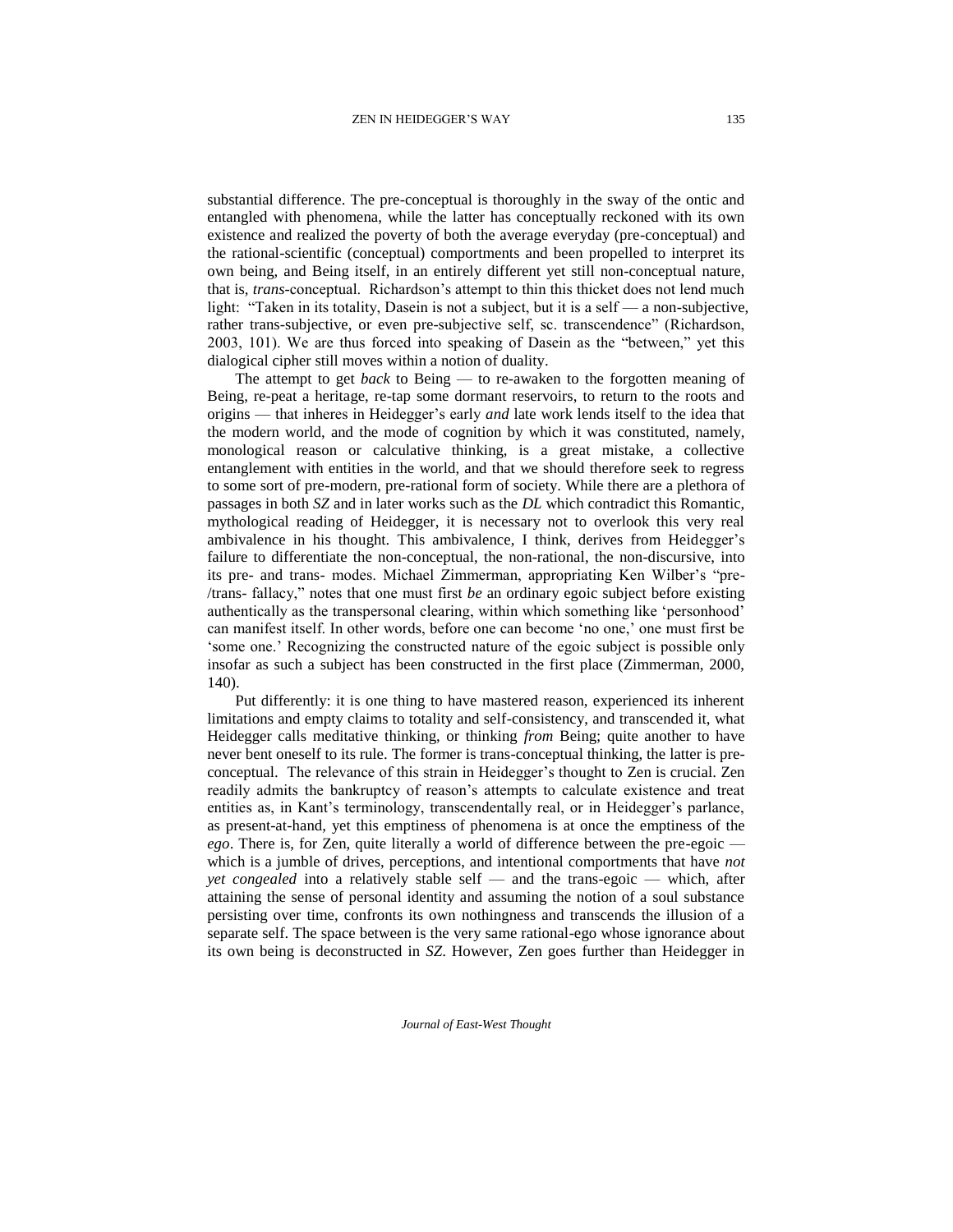denying what duality lingers in the subjectivist metaphysics of his early work and the ontological difference of the later works through the doctrine of *an-atman* (no-self).

The key difference is that Zen has an attendant set of psychophysical practices that train the mind.<sup>26</sup> This is a training regimen that has successfully been passed down for centuries. It has taken root and flourished in Chinese, Japanese, Korean, Vietnamese, and American cultures. The nature of mind — "no-mind" — is directly communicated from teacher to student. The *sangha* is the intersubjective space in which this exchange takes place. The key here is that the process does not consist in the dogmatic imposition of a set of allegedly eternal truths, i.e., facts about the world, which belong to the domain of the mythos and the logos, apprehended through faith or reason. The individual is not asked to uncritically swallow the assertions of "the They," but is instead invited to perform the experiment, to test his findings in a community of the adequate, and to confirm/refute those findings based on his own empirical research. Heidegger resists signing off on any such set of practices, because they seem to suggest a calculative, scientific, and technological kind of thinking that does violence to and covers up the mystery of Being, that commercializes and thus de-sacralizes a secret: "the program of mathematics and the experiment are grounded in the relation of man as ego to the thing as object" (Heidegger, 1966, 79). However, the truth of Zen is something to be experientially verified in the laboratory of one's own awareness by performing the experiment called meditation. This is why Suzuki described Zen as a "radical empiricism" (Barrett, 1956, 140). $^{27}$ 

The overblown tendency to destabilize, unsettle, and disturb which permeates Heidegger's work as a whole makes it all but impossible for any such healthy institutional incarnation or individual transformation to occur. This deconstructive tendency is so bent on the negative tasks of inverting stodgy hierarchies, delimiting conceptual binaries, liberating excluded middles and drilling holes through master narratives that it never *constructs* anything. It is hard enough handing "no-thingness" down, and harder still when one refuses to prescribe any methods by which to transmit it or to consider the legitimacy of "foreign" methods. Such is the world of difference between handing down no-thingness and passing on nothing.

### **References**

Barrett, William. 1958. *Irrational Man*. New York: Doubleday.

*Journal of East-West Thought* 

<sup>&</sup>lt;sup>26</sup>For an excellent discussion of this lacuna in Heidegger's work, see David Levin, "Mudra as Thinking: Developing our Wisdom-of-Being in Gesture and Movement." Levin himself, it is worth noting, is a long-time practitioner of Tibetan Buddhism.

<sup>&</sup>lt;sup>27</sup>Suzuki, 140: "If the Buddha could be said to have had any system of thought governing the whole trend of his teaching, it was what we may call radical empiricism. By this I mean that he took life and the world as they were and did not try to read them according to his own interpretation. Theorists may say this is impossible, for we put our subjectivity into every act of perception, and what we call an objective world is really a reconstruction of our innate ideas…. When therefore I say Buddhism is radical empiricism, this is not to be understood epistemologically but spiritually."